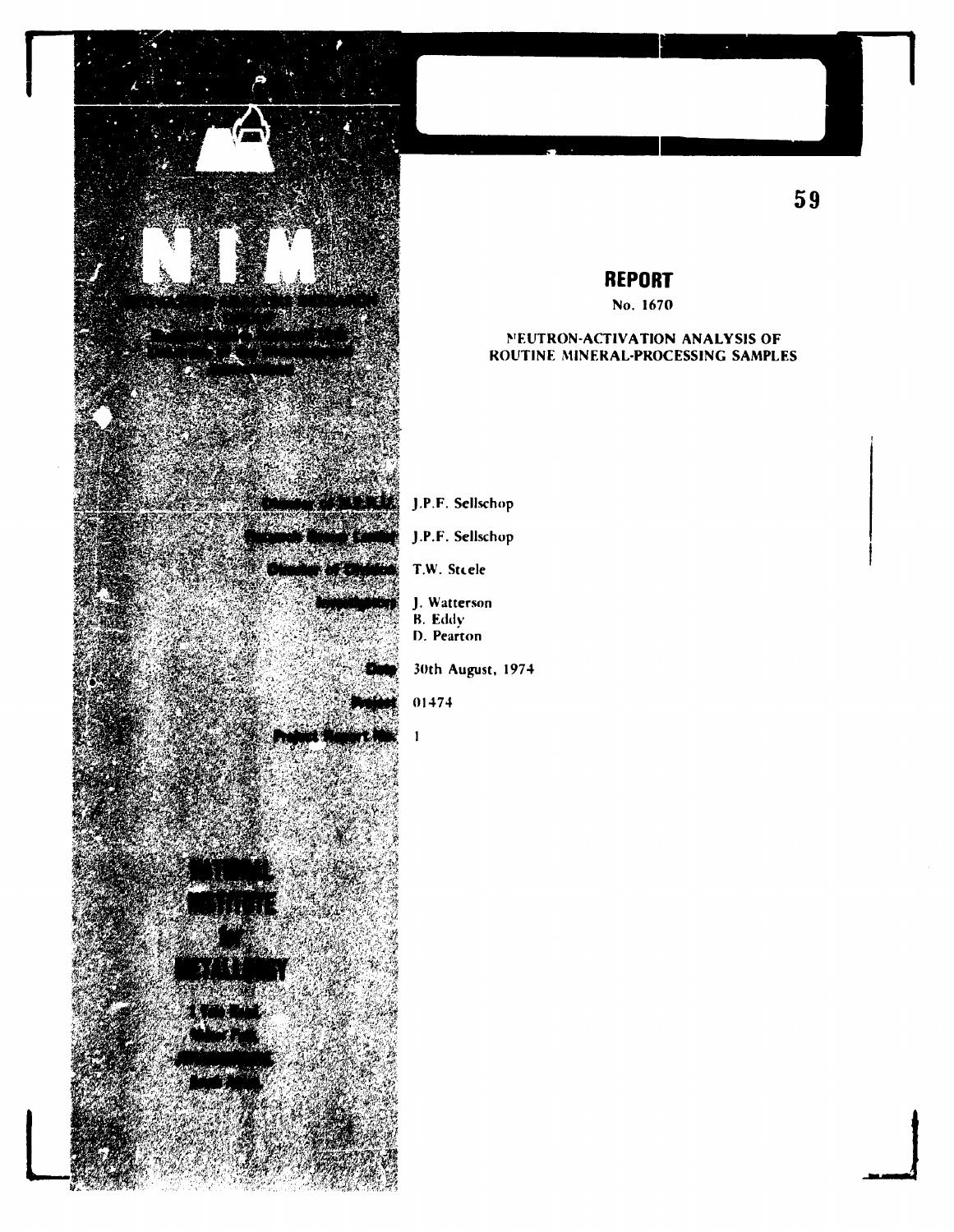The distribution of this report has been restricted to those names. appearing in the distribution list at the end. Anyone requiring a copy of this report should apply to the Director General, National Institute for Metallurgy.

**r** 

Verspreiding van hierdie verslag was eers beperk tot die name wat op die verspreidmgslys aan die emde verskyn Persone wat 'n kopie veriang, moet hulls aansoeke ng aan die Direkteur generaal, Masionale Instituut vir Metallurqie.

**L -** *wtm\*J4*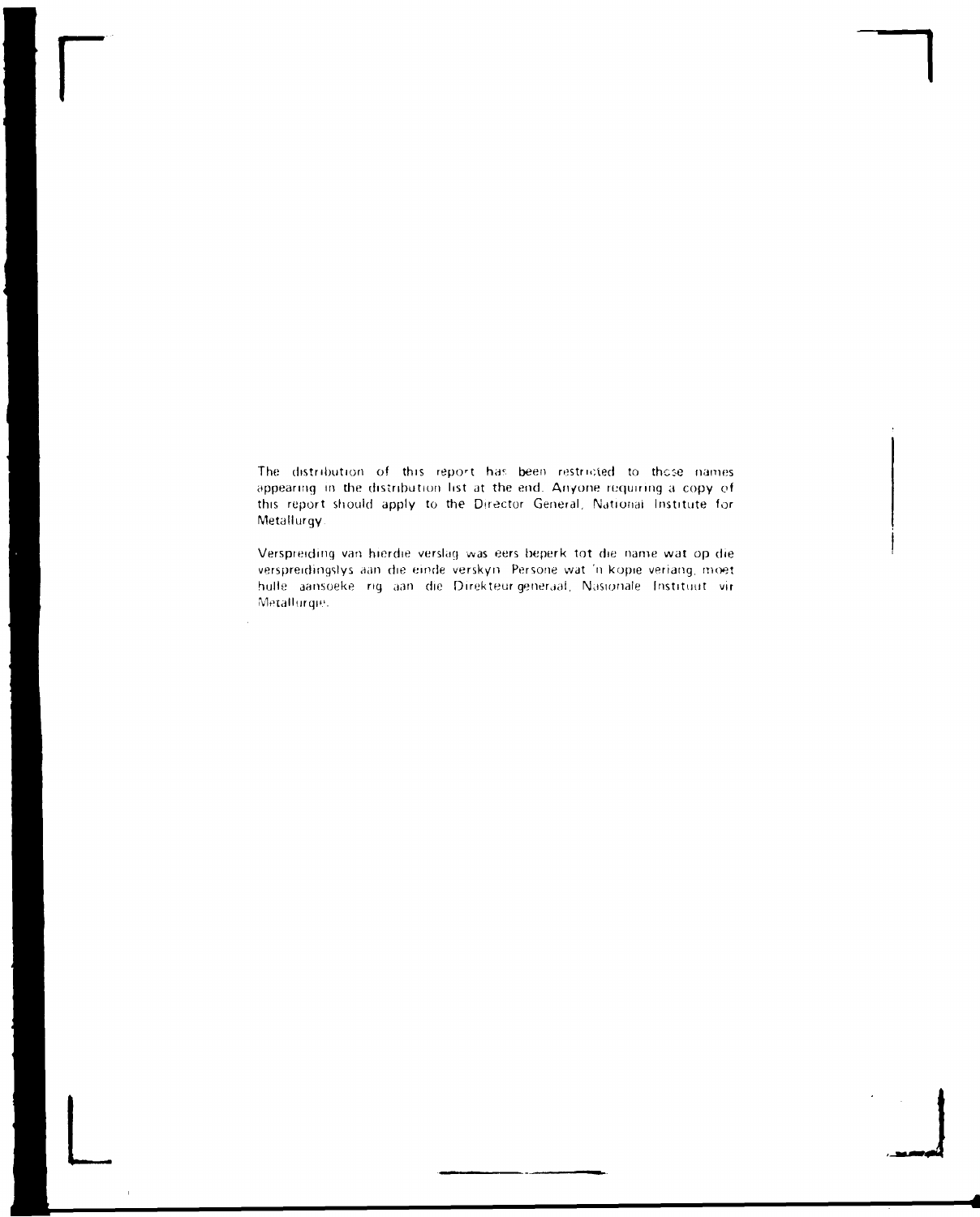

# **NATIONAL INSTITUTE FOR METALLURGY NASIONALE INSTITUUT VIR METALLURGIE**

**REPORT • VERSLAG** 

**No. 1670** 

**NEUTRON-ACTIVATION ANALYSIS OF ROUTINE MINERAL-PROCESSING SAMPLES** 

30th August. 1974

Investigators: J. Watterson B. K.ddy I). Pearton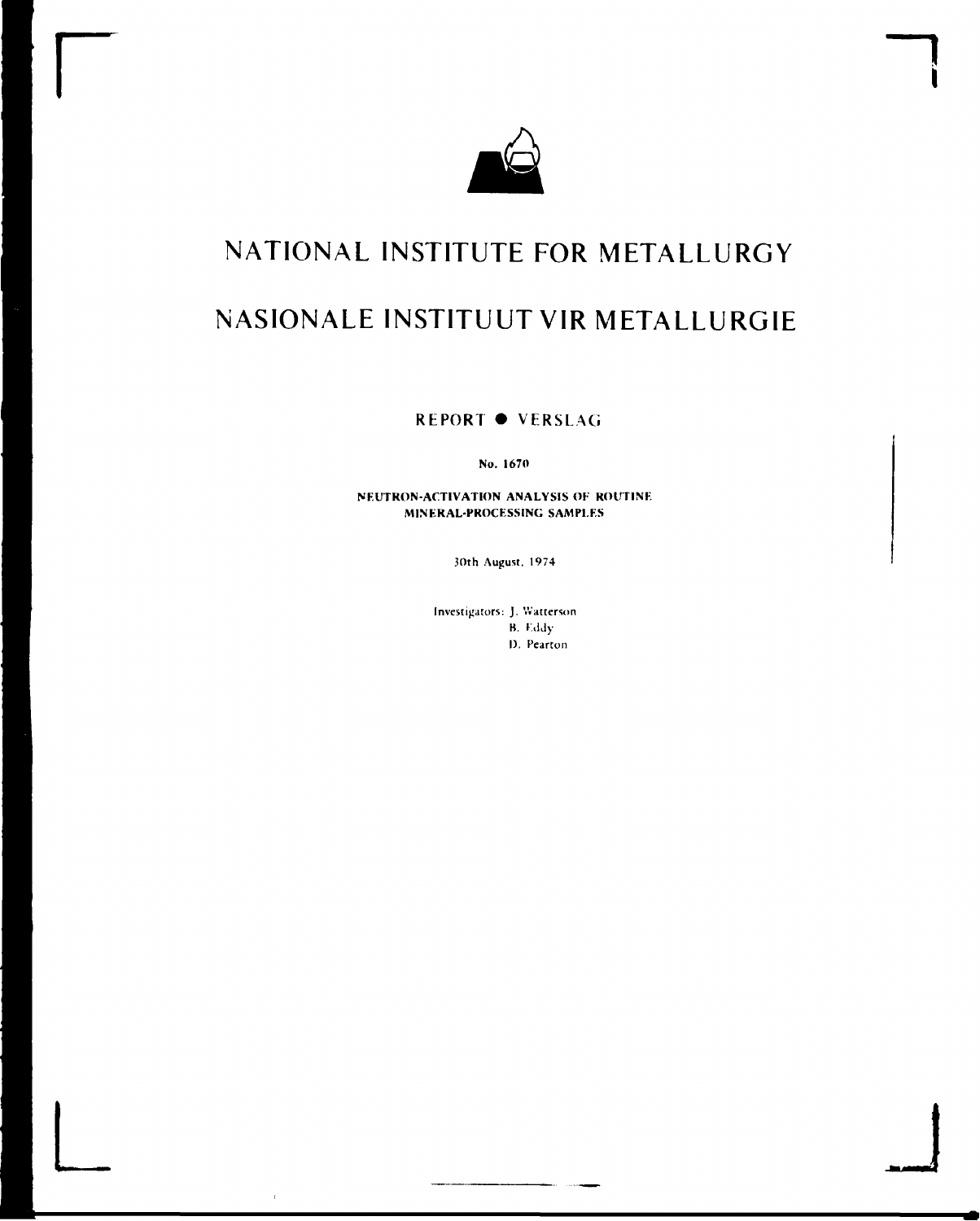## SYNOPSIS

Instrumental neutron-activation analysis was applied to a suite of typical mineral-processing samples to establish which elements can be rapidly determined in them by this technique.

A total of 35 elements can be Jctermimd with precisions (from the counting statistics) ranging from better than 1 percent to approximately 20 percent. The elements that can be determined have been tabulated together with the experimental conditions, the precision f.om the counting statistics, and the estimated number of analyses possible per day. With an automated system, this number can be as high as 1 50 in the most favourable cases.

#### SAMEVATTING

Inst.umentele neutronaktivcringsanalise is toegepas op 'n reeks tipicsc mineraalverwcrkingsmonstcrs om vas te stel watter elemente vinnig dcur middel van hierdie tcgniek in hulle bepaal kan word.

Altesame 35 elemente kan bepaal word met 'n presisie (vanaf die tellende statistiek) wat wissel van beter as 1 persent tot ongeveer 20 perscnt. Die elemente wat bepaal kan word, is getabelleer tesame met die eksperimentele toestande, die presisie vanaf die tellende statistiek, en die geraamde getal ontledings wat per dag gedoen kan word. Met 'n geoutomatiseerde stelsel kan Lierdie getal in die gunstigste gevalle so hoog as 1 50 wees.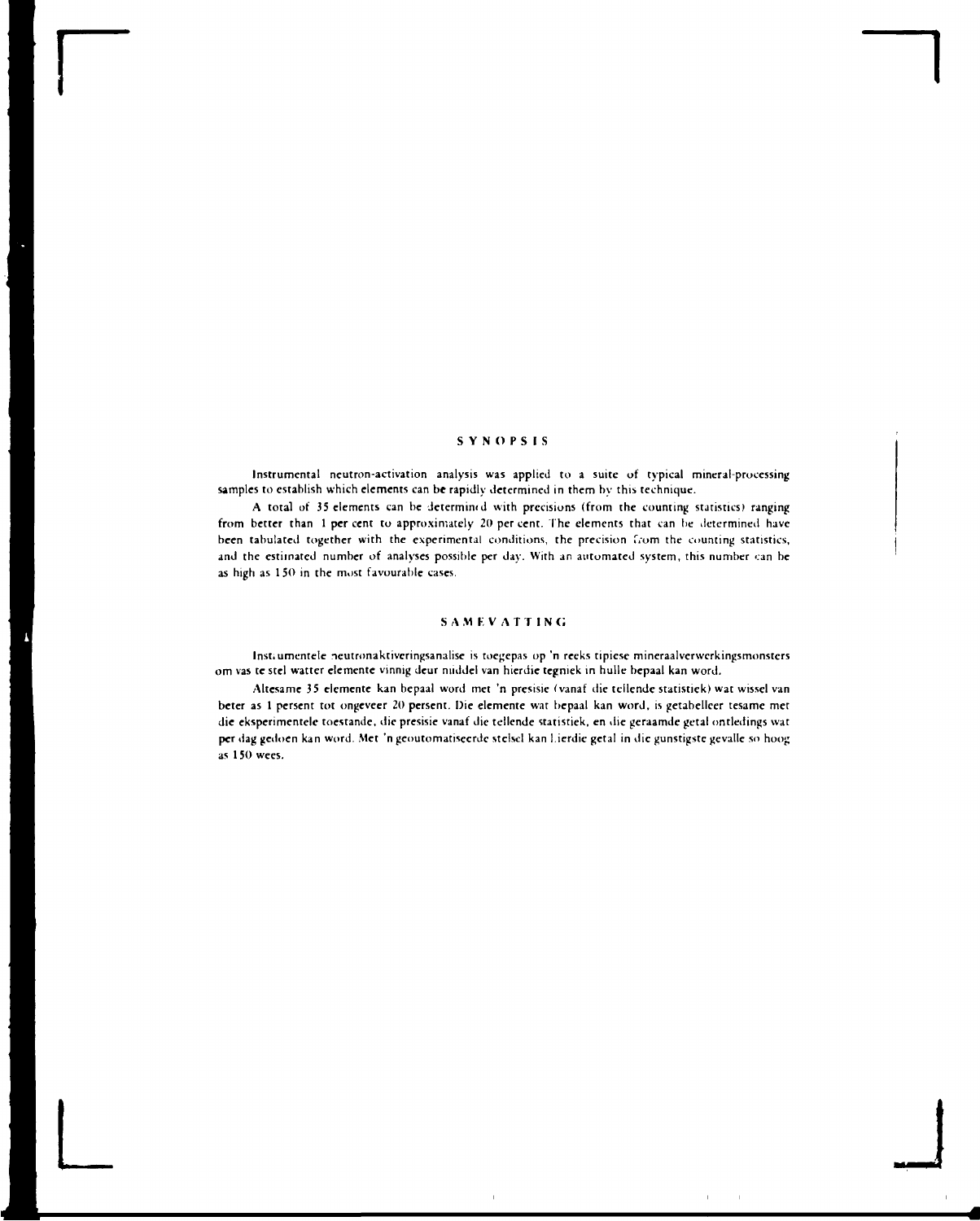## C O N T E N T S

**r** 

**L** 

| 2 <sub>1</sub><br><b>EXPERIMENTAL METHOD</b><br>2.1. IRRADIATION IN THE PNEUMATIC FACILITY<br>2.2. IRRADIATION IN THE HYDRAULIC FACILITY<br>2.3. EVALUATION OF THE DATA<br>3 <sub>1</sub><br><b>RESULTS</b><br>DISCUSSION<br>$+$ .<br><b>CONCLUSION</b><br>$\mathbf{5}_{+}$<br><b>REFERENCES</b><br>6.<br><b>APPENDIX</b><br>DETAILED RESULTS OF THE ANALYSES<br>Table 1<br>The sample suite<br>Table 2<br>The elements determined<br>Table 3<br>Summary of results<br>Table 1-1<br>Copper ore (Phalaborwa) 7/69<br>Copper ore (Tsumeb) 15/69<br>Table 1-2<br>Copper concentrate OPH 264-5<br>Table 1-3<br>Table 14<br>Zinc concentrate OPH 264-7<br>Table 1-5<br>Lead concentrate (high Zn) OPH 258-7<br>Table 1-6<br>Lead concentrate OPH 260-8<br>Chromite PH 783-6<br>Table I-7<br>Table 1-8<br>Ferrochromium (high Si) PH 691-5<br>Ferrochromium OPH 793-1<br>Table 1-9<br>Platinum ore PT 01<br>Table 1-10<br>Table 1-11<br>Matte-leach residue 22/72<br>Matte-leach residue (NiS collection) FF 88<br>Table 1-12<br>Table 1-13<br>Manganese ore 21/67<br>Iron ore (Sishen) SS06/C<br>Table 1-14<br>Table 1-15<br>Pegmatite | 1. | <b>INTRODUCTION</b> | ı                       |
|-----------------------------------------------------------------------------------------------------------------------------------------------------------------------------------------------------------------------------------------------------------------------------------------------------------------------------------------------------------------------------------------------------------------------------------------------------------------------------------------------------------------------------------------------------------------------------------------------------------------------------------------------------------------------------------------------------------------------------------------------------------------------------------------------------------------------------------------------------------------------------------------------------------------------------------------------------------------------------------------------------------------------------------------------------------------------------------------------------------------------------------|----|---------------------|-------------------------|
|                                                                                                                                                                                                                                                                                                                                                                                                                                                                                                                                                                                                                                                                                                                                                                                                                                                                                                                                                                                                                                                                                                                                   |    |                     | $\overline{z}$          |
|                                                                                                                                                                                                                                                                                                                                                                                                                                                                                                                                                                                                                                                                                                                                                                                                                                                                                                                                                                                                                                                                                                                                   |    |                     | $\overline{\mathbf{c}}$ |
|                                                                                                                                                                                                                                                                                                                                                                                                                                                                                                                                                                                                                                                                                                                                                                                                                                                                                                                                                                                                                                                                                                                                   |    |                     | $\overline{\mathbf{3}}$ |
|                                                                                                                                                                                                                                                                                                                                                                                                                                                                                                                                                                                                                                                                                                                                                                                                                                                                                                                                                                                                                                                                                                                                   |    |                     | 3                       |
|                                                                                                                                                                                                                                                                                                                                                                                                                                                                                                                                                                                                                                                                                                                                                                                                                                                                                                                                                                                                                                                                                                                                   |    |                     | 3                       |
|                                                                                                                                                                                                                                                                                                                                                                                                                                                                                                                                                                                                                                                                                                                                                                                                                                                                                                                                                                                                                                                                                                                                   |    |                     | 3                       |
|                                                                                                                                                                                                                                                                                                                                                                                                                                                                                                                                                                                                                                                                                                                                                                                                                                                                                                                                                                                                                                                                                                                                   |    |                     | $\ddotmark$             |
|                                                                                                                                                                                                                                                                                                                                                                                                                                                                                                                                                                                                                                                                                                                                                                                                                                                                                                                                                                                                                                                                                                                                   |    |                     | $\ddotmark$             |
|                                                                                                                                                                                                                                                                                                                                                                                                                                                                                                                                                                                                                                                                                                                                                                                                                                                                                                                                                                                                                                                                                                                                   |    |                     | 5.                      |
|                                                                                                                                                                                                                                                                                                                                                                                                                                                                                                                                                                                                                                                                                                                                                                                                                                                                                                                                                                                                                                                                                                                                   |    |                     | $\overline{2}$          |
|                                                                                                                                                                                                                                                                                                                                                                                                                                                                                                                                                                                                                                                                                                                                                                                                                                                                                                                                                                                                                                                                                                                                   |    |                     | $\downarrow$            |
|                                                                                                                                                                                                                                                                                                                                                                                                                                                                                                                                                                                                                                                                                                                                                                                                                                                                                                                                                                                                                                                                                                                                   |    |                     | 5                       |
|                                                                                                                                                                                                                                                                                                                                                                                                                                                                                                                                                                                                                                                                                                                                                                                                                                                                                                                                                                                                                                                                                                                                   |    |                     | 7                       |
|                                                                                                                                                                                                                                                                                                                                                                                                                                                                                                                                                                                                                                                                                                                                                                                                                                                                                                                                                                                                                                                                                                                                   |    |                     | i                       |
|                                                                                                                                                                                                                                                                                                                                                                                                                                                                                                                                                                                                                                                                                                                                                                                                                                                                                                                                                                                                                                                                                                                                   |    |                     | 8                       |
|                                                                                                                                                                                                                                                                                                                                                                                                                                                                                                                                                                                                                                                                                                                                                                                                                                                                                                                                                                                                                                                                                                                                   |    |                     | R,                      |
|                                                                                                                                                                                                                                                                                                                                                                                                                                                                                                                                                                                                                                                                                                                                                                                                                                                                                                                                                                                                                                                                                                                                   |    |                     | 9                       |
|                                                                                                                                                                                                                                                                                                                                                                                                                                                                                                                                                                                                                                                                                                                                                                                                                                                                                                                                                                                                                                                                                                                                   |    |                     | 9                       |
|                                                                                                                                                                                                                                                                                                                                                                                                                                                                                                                                                                                                                                                                                                                                                                                                                                                                                                                                                                                                                                                                                                                                   |    |                     | 10                      |
|                                                                                                                                                                                                                                                                                                                                                                                                                                                                                                                                                                                                                                                                                                                                                                                                                                                                                                                                                                                                                                                                                                                                   |    |                     | 10                      |
|                                                                                                                                                                                                                                                                                                                                                                                                                                                                                                                                                                                                                                                                                                                                                                                                                                                                                                                                                                                                                                                                                                                                   |    |                     | $\mathbf{1}$            |
|                                                                                                                                                                                                                                                                                                                                                                                                                                                                                                                                                                                                                                                                                                                                                                                                                                                                                                                                                                                                                                                                                                                                   |    |                     | 11                      |
|                                                                                                                                                                                                                                                                                                                                                                                                                                                                                                                                                                                                                                                                                                                                                                                                                                                                                                                                                                                                                                                                                                                                   |    |                     | 12                      |
|                                                                                                                                                                                                                                                                                                                                                                                                                                                                                                                                                                                                                                                                                                                                                                                                                                                                                                                                                                                                                                                                                                                                   |    |                     | 12                      |
|                                                                                                                                                                                                                                                                                                                                                                                                                                                                                                                                                                                                                                                                                                                                                                                                                                                                                                                                                                                                                                                                                                                                   |    |                     | 13                      |
|                                                                                                                                                                                                                                                                                                                                                                                                                                                                                                                                                                                                                                                                                                                                                                                                                                                                                                                                                                                                                                                                                                                                   |    |                     | 13                      |
|                                                                                                                                                                                                                                                                                                                                                                                                                                                                                                                                                                                                                                                                                                                                                                                                                                                                                                                                                                                                                                                                                                                                   |    |                     | 13                      |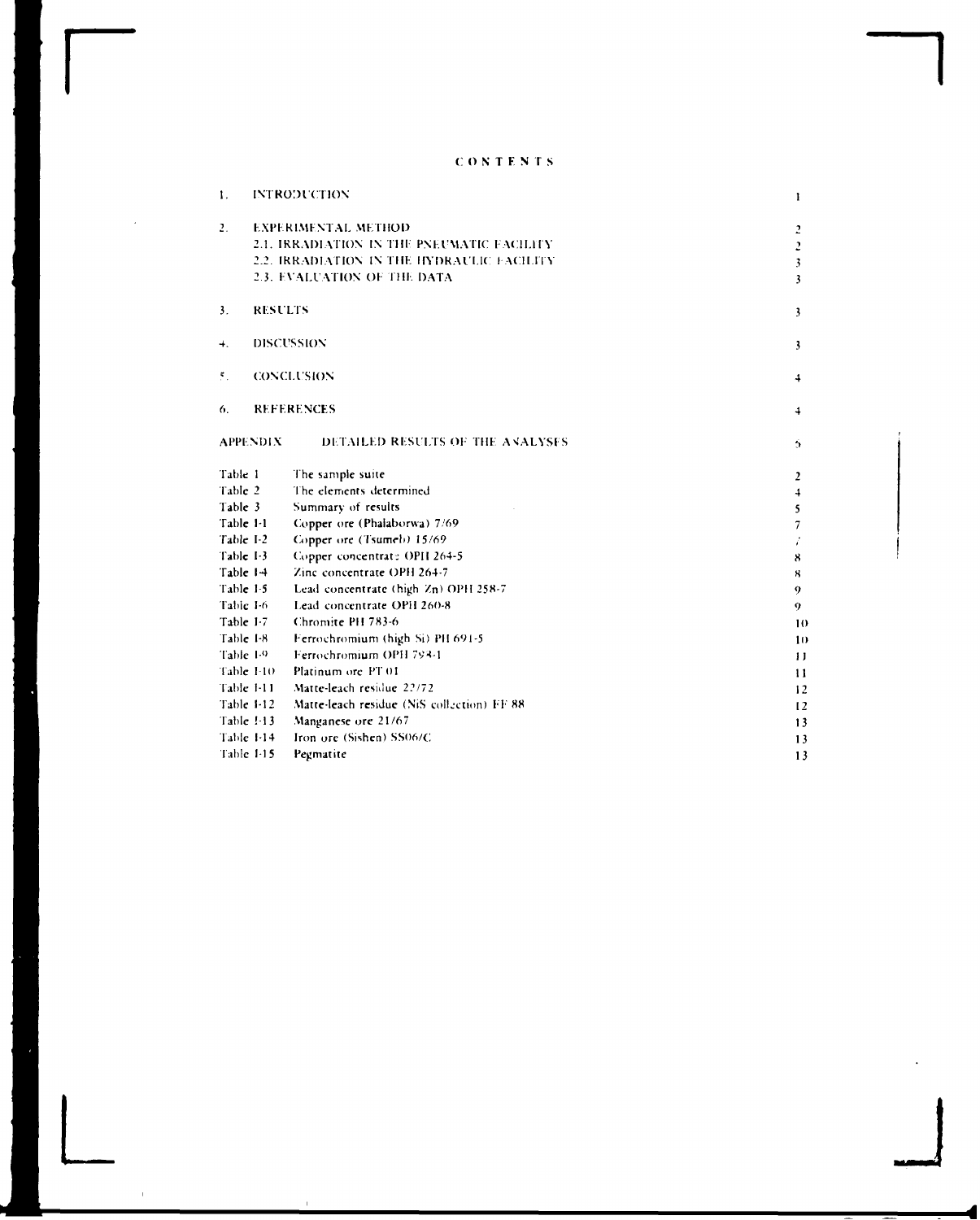## **I. INTROIHCTION**

Since the advent of the Ge(Li) detector, instrumental neutron-activation analysis has been successfully applied to the analysis ot a wide variety of samples ami to the determination of more than half of the elements in the periodic table<sup>1</sup>. In mose applications the emphasis has been on the determination of trace elements. For example, in the Activation Analysis Research Group this tei hniquc his been applied to the determination of a number of trace and minor elements in many geological materials<sup>2</sup> 3

It has been pointed ou.<sup>4</sup> that the characteristics of activation analysis that give it grant sensitivity in the determination of trace elements can he transformed into speed of analysis where the element is present in major amounts. A theoretical assessment of the problem indicated that the technique should prove to he of great use in the analysis of many types of routine samples and that the analysis can be carried nut rapidly. This assessment was followed up by the development of a method for the determination ot vanadium and titanium in titaniferous magnetite, and a method for the determination of uranium in a variety of samples<sup>5</sup>

Since a theoretical survey cannot allow for the practical problems that are encountered with real samples, such as matrix interference, the present project was undertaken to assess experimentally what elements can be determined in a suite of samples of routine analytical interest. The objective was to establish whether the element of interest can be determined, and the speed and precision that is attainable by this technique.

A suite of fifteen typical mineral-processing samples was accordingly selected. It included lead, copper, and zinc ore concentrates, ferrochromium and chromite samples, samples of a matte-leach residue resulting from platinum extraction, and ore samples. The sample suite is described in Table 1.

There are many other types ct samples that could be analysed, but the basis for the choice of the above suite of samples was thei' relevance to the research programmes of the National Institute for Metal'urgy and their potential suitability for analysis by instrumental neutron-activation analysis with a rapid turnaround time.

The procedure in instrumental-activation analysis consists of four different steps:

- (a) the weighing and encapsulation of the powdered sample,
- (b) the irradiation of the sample for a time, *It,*
- (c) the measurement of the gamma spectrum from the sample after a delay time,  $Td$ , for a counting time. Tc, and
- <d) the calculation and reporting of results.

In this programme, the irradiations were carried out in the reactor SAFARI I, a 20 MW ORR pool-type reactor. This is primarily a materials-testing reactor and is not designed specifically for activation analysis. The facilities available thus imposed certain constraints on the programme.

In a given sample, the elements that can be determined will depend on the values that are used for the irradiation time and the decay time. The ultimate precision also depends on an optimum choice of these parameters. In the present work, the results quoted are for decay times varying between 1 minute and 2 davs. The lower limit uas set by the restrictions imposed by the irradiation facilities, and the upper limit was set as the maximum turn-around time acceptable with routine samples.

The limiting precision that is obtainable is also strongly influenced by the counting time used. In general, the coefficient of variation from the counting statistics varies as the inverse of the square root of the counting time. There is thus a trade-off between the number of samples that can be analysed and the ultimate precision obtainable.

In the estimation of the number of analyses possible per day by the technique, a precision of better than I per cent from the counting statistics was aimed at in the determination of the major elements, or the elements of primary importance. Where the precision obtainable with a counting time of 200 seconds was better than this, the reported counting time was reduced in order to increase the sample throughput. On the other hand, the reported counting time was limited to less than 500 seconds so that a sample throughput of at least 50 samples a day could be maintained.

In the estimation ot the number ot analyses possible per day, if was assumed that the total analysis time is onl\ slightly greater than the counting time. This assumption is justified under the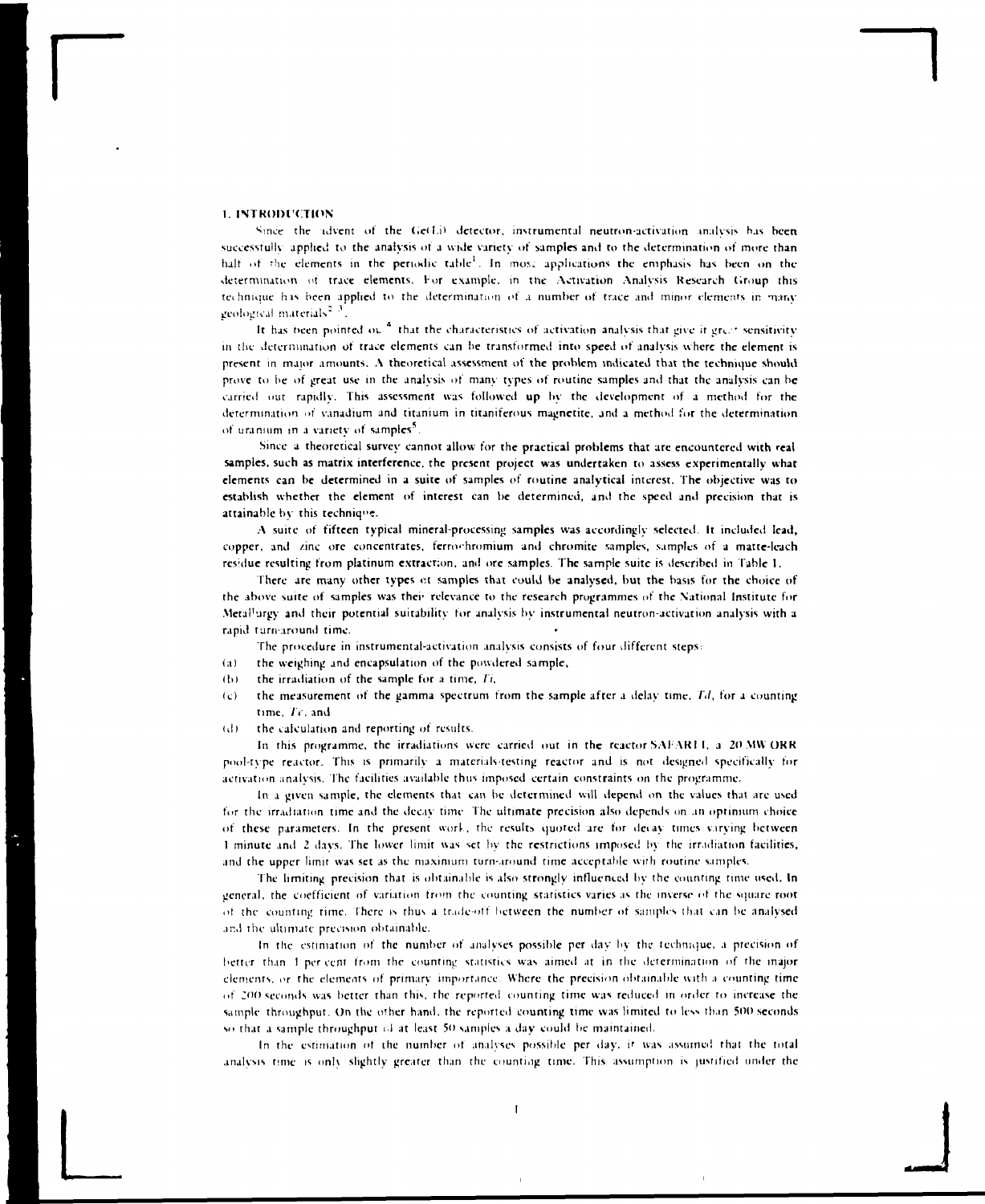## *TABLE I*

| The sample suite |  |  |  |  |  |
|------------------|--|--|--|--|--|
|------------------|--|--|--|--|--|

| Nc.              | Identification of sample      |               | Remarks                                                                                  |
|------------------|-------------------------------|---------------|------------------------------------------------------------------------------------------|
| $\mathbf{I}$     | Copper ore (Phalaborwa)       | 7/69          | std. low<br>Cu<br>Cu<br>ore<br>$(\approx 0.038\degree)$                                  |
|                  | Copper ore (Tsumeb)           | 15/69         | Cu ore std, high Cu $(14, 1\%)$                                                          |
| $\frac{2}{3}$    | Copper concentrate            | OPH 264-5     | Flotation concentrate from                                                               |
|                  |                               |               | Cu-Zn ore $(20\degree)$<br>Cu.<br>$\approx 4$ ° $\sigma$ Zn, $\approx 18$ ° $\sigma$ Pb) |
| $\ddot{\bullet}$ | Zinc concentrate              | OPH 264-7     | Flotation concentrate from                                                               |
|                  |                               |               | Cu-Zn ore $(\approx 51\%$<br>Zn.                                                         |
|                  |                               |               | $\approx 0.3$ % Cu, $\approx 0.2$ % Pb)                                                  |
| 5                | Lead concentrate              | OPH 258-7     | Flotation concentrate from                                                               |
|                  |                               |               | Cu-Zn ore $(\approx 20\%$<br>Pb.                                                         |
|                  |                               |               | $\approx$ 1.4 % Cu, $\approx$ 7.6 % Zn)                                                  |
| 6                | Lead concentrate              | OPH 260-8     | Flotation concentrate from                                                               |
|                  |                               |               | Pb.<br>Cu-Zn<br>ore $($ $\approx$ 50 %                                                   |
|                  |                               |               | $\approx$ 4,9 % Cu, $\approx$ 32 % Zn)                                                   |
| $\tau$           | Chromite                      | PH 783-6      | $\approx$ 34 % Cr. $\approx$ 22 %<br>Fe,                                                 |
|                  |                               |               | $\approx$ 26 % SiO <sub>2</sub>                                                          |
| 8                | High-silicon ferrochromium    | PH 691-5      | $\approx$ 29 % Cr. $\approx$ 27 %<br>Fe.                                                 |
|                  |                               |               | $\approx$ 34 % SiO <sub>2</sub>                                                          |
| 9                | Ferrochromium                 | PH 798-1      | $\approx 47 \%$ Cr. $\approx 39 \%$<br>Fe.                                               |
|                  |                               |               | $\approx$ 9.8 % SiO <sub>2</sub>                                                         |
| 10               | Platinum ore                  | PT 01         |                                                                                          |
| 11               | Matte-leach residue           | 22/72         |                                                                                          |
| 12               | Matte-leach residue collected |               |                                                                                          |
|                  | in nickel sulphide            | <b>FF 88</b>  |                                                                                          |
| 13               | Manganese ore                 | 21/67         |                                                                                          |
| 14               | Iron ore (Sishen)             | <b>SS06/C</b> |                                                                                          |
| 15               | Pegmatite                     |               |                                                                                          |

following conditions.

(1) Sample preparation consists only in weighing out a portion of the powdered sample into a polyethylene vial (as is done in the preparation of samples for irradiation in the pneumatic facility of SAFARI I, and for all irradiations in a TRIGA reactor).

(2) The extraction of peak areas and the calculatior of results is done by a small computer or a programmable calculator interfaced to the multichannel analyser.

## *2.* **EXPERIMENTAL METHOD**

#### *2.1. IRRADIATION IN THE PNEUMATIC FACILITY*

A 50 mg portion of each of the sixteen samples was weighed into a  $3 \text{ cm}^3$  polyethylene container with a snap top. This container was placed centrally in a polyethylene rabbit and irradiated for either 10 or 20 sconds in the pneumatic irradiation facility of SAFARI 1. The gamma spectrum from each sample was measured after decay times of typically 1 min, 5 min, 10 min, 60 min, and 1 day. The measurement was made using a  $40 \text{ cm}^3$  Ge(Li) detector connected to a Packard 4096-channel pulse-height analyser.

For each measurement, the distance between the detector and the sample was adjusted so that the dead time of the analyser was approxima ely 20 per cent at the beginning of the counting period. Counting periods were typically 200 seconds at the short decay periods, and either 500 or 1000 seconds at the longer decay periods.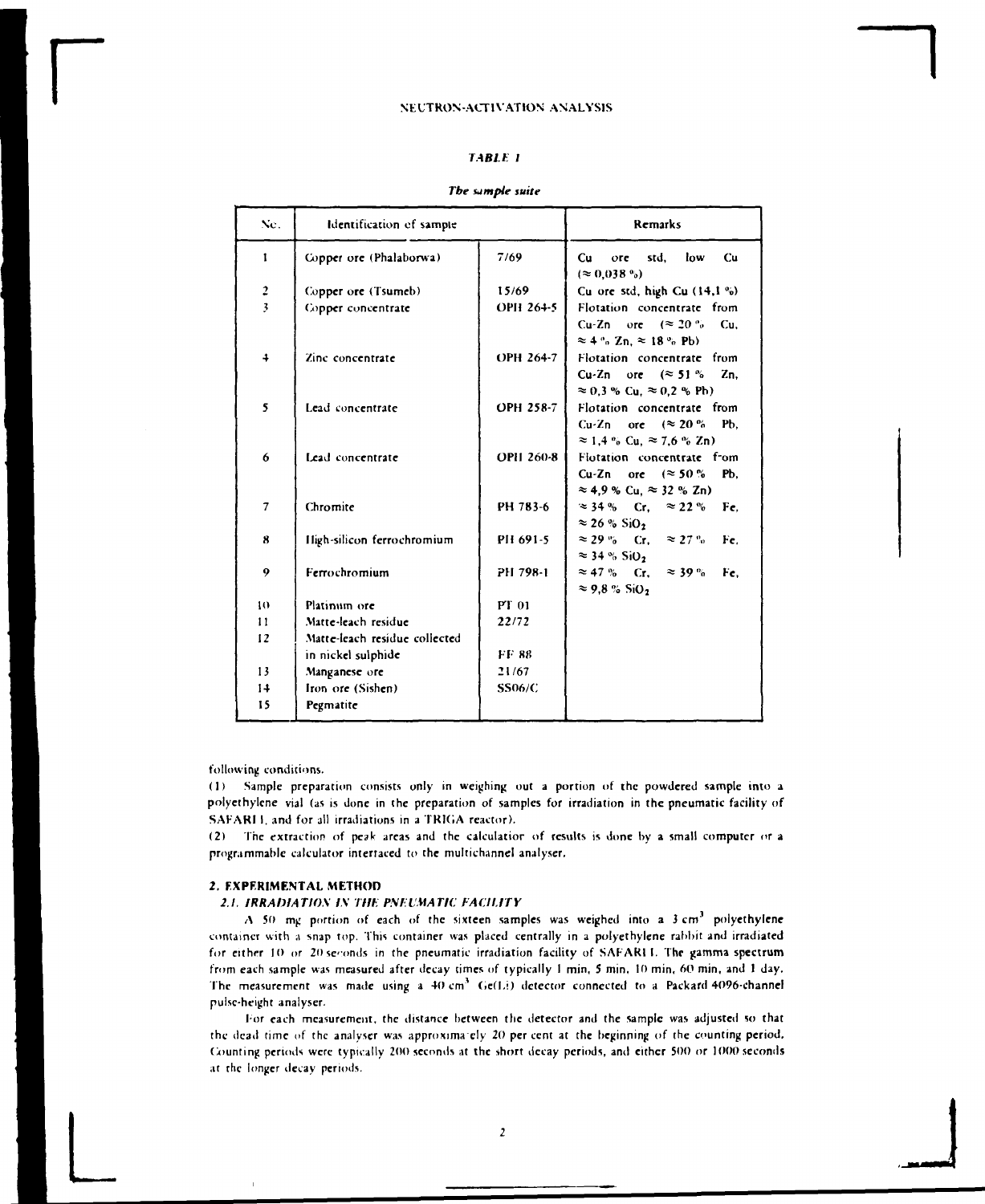### .'..' *IKK Al)l,\ll(>\ IS llll IIYI)RAll H IMIUIY*

Seven of the samples were selected for an assessment of the elements that can be determined with a longer irradiation time.

A 200 mg portion of each of these samples was weighed into a fused-silica tube with an internal diameter of 3 mm. The seven samples were placed in an aluminium can and irradiated for 30 minutes in the 1 West position of the hydraulic irradiation facility. After a decay time of 4 days, the samples were counted for 10 minutes each under the same conditions as those described above.

#### *2 1. I \AI IAIIOS ()l illh DMA*

The spectral data were recorded on magnetic tape and were processed by the computer programme ARGTUB, which is based on Yule's HEVFSY programme<sup>6</sup>. It locates peaks, integrates them, calculates the error in the peak area from counting statistics, and provisionally identifies the peaks.

Lists were drawn up of the error in the peak area at the different decay times, and on the basis of these lists the identification ot the peaks was confirmed, suspect peaks were eliminated, and the optimum decay times were selected. In the sample of matte-leach residue, for example, 71 peaks were evaluated.

#### 3. KrSll.TS

A total of 4X isotopes were identified a.id 38 different elements could be determined in the samples. The elements that were determined are shown in Table 2, which also gives the total number of samples in which each element was determined.

The most favourable experimental conditions were determined for each element in each sample, and the expected precision from the counting statistics and the number of samples that can be determined per day were established according to the guidelines outlined in Section 1. These results are given in full in the Appendix and they arc summarised in Table 3, which gives the precisions obtainable. It is estimated that with a fully automated system these precisions could be obtained with a throughput of between 5' and 150 samples a day.

#### 4. DISCUSSION

The precision of the determinations quoted there is that due to counting statistics, and it does not take into account other sources of uncertainty. It is considered that contributions from other sources due to flux-monitoring uncertainties, counting geometry, and dead-time corrections can be reduced to less than I percent in the coefficient of variation. This means that the overall precision would be between 1 and 1,5 per cent in the best cases.

If better precision is required, it can be obtained at the expense of sample throughput. If it is necessary to improve the precision from the counting statistics by a factor of 2, the sample throughput will be reduced by a factor of 4. Vice earsa, if a poorer precision can be tolerated, the sample throughput can be gre.itlv increased. In some cases several elements can be determined simultaneously, and the time per determination will t' en also be greatly reduced.

For a large throughput of samples, a degree of automation is essential. One of the great advantages ot instrumental neutron-activation analysis is that it lends itself to automation.

It is envisaged that a throughput of 150 samples per man-day could be achieved in the best eases under the following conditions.

ill A large number ot samples is to be analysed for the same clement or elements.

i2) The only sample preparation is the weighing of samples into polyethylene vials. This can be done at the rate of 300 per man-day.

(3) The samples are loaded into a n-bbit, and the irradiation decay and counting arc done under automatic control. The only human intervention required is to unload the rabbit, and this could also be eliminated with different irradiation facilities.

 $i + 1$  The determination of the peak area, and the corrections for mass, dead time, and flux are done hv a programmable tabulator interfaced to the analyser. Such a system would he viable for a maximum of say 5 to 10 peaks per gamma spectrum.

(5) At the end of each analysis, the calculator prints out the concentrations ot the elements, and the report of the results would be produced m that form.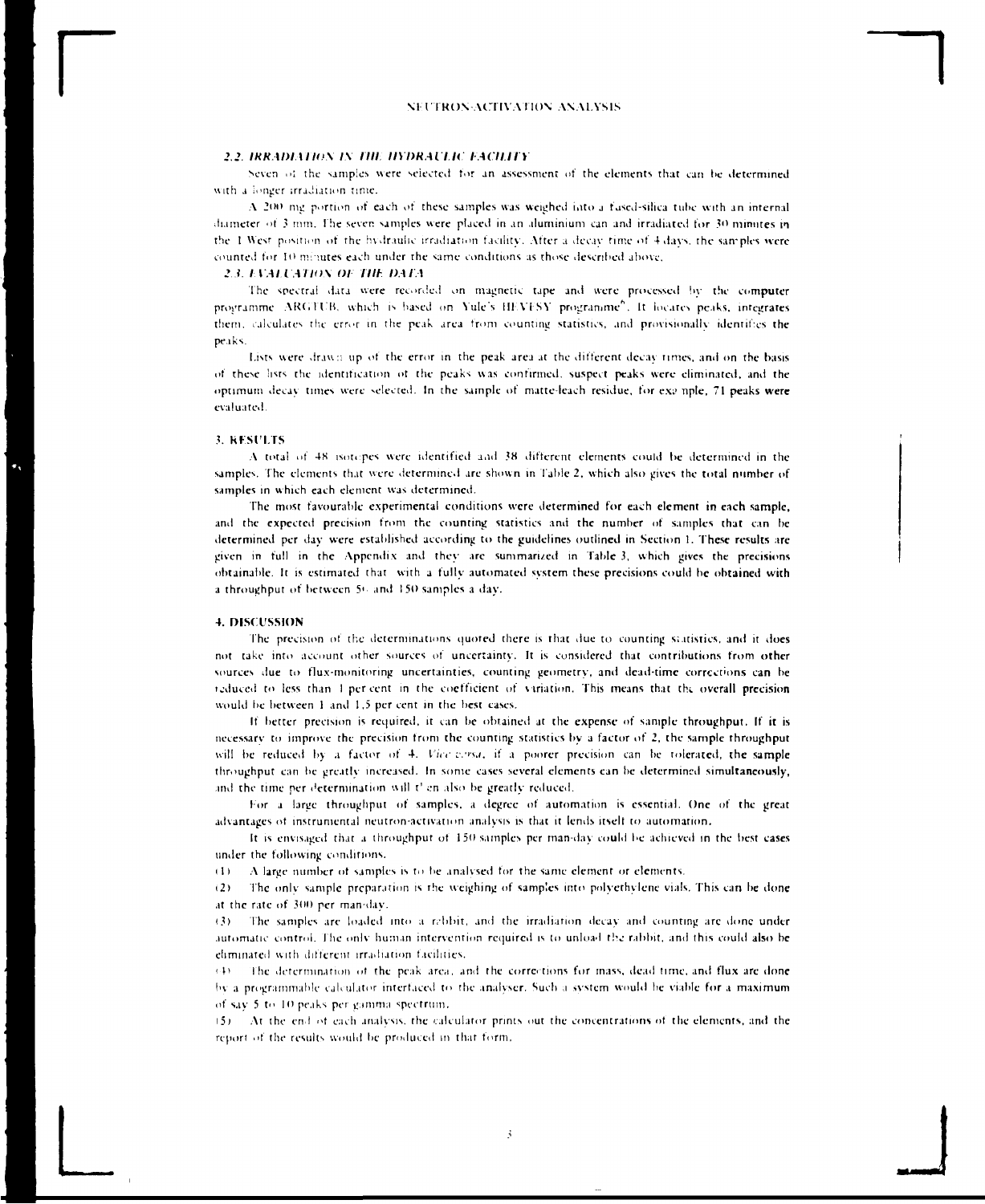### TABLE 2

#### The elements determined

| No.                     | Element        | Samples in which determined                        | No. of<br>samples       |
|-------------------------|----------------|----------------------------------------------------|-------------------------|
| $\mathbf{1}$            | $\mathbf{A}$   | 1, 2, 3, 4, 5, 6, 7, 8, 9, 10, 11, 12, 13, 14, 15, | 15                      |
| $\overline{z}$          | Mn             | 1, 2, 3, 4, 5, 6, 7, 8, 9, 10, 11, 12, 13, 14, 15  | 15                      |
| $\overline{\mathbf{3}}$ | Na             | 1, 2, 3, 4, 5, 6, 7, 8, 9, 10, 11, 12, 14, 15      | 14                      |
| $\ddot{\bullet}$        | Cu             | 1, 2, 3, 4, 5, 6, 9, 10, 11, 12, 14                | 11                      |
| 5                       | V.             | 1, 2, 7, 8, 9, 10, 11, 13, 14                      | 9                       |
| 6                       | As             | 2, 3, 4, 5, 6, 8, 11, 12, 14                       | 9                       |
| $\overline{7}$          | W              | 1, 2, 3, 5, 10, 11, 14, 15                         | 8                       |
| 8                       | Ag             | 2, 3, 4, 5, 6, 11                                  | 6                       |
| 9                       | Fe             | 1, 5, 7, 8, 9, 14                                  | 6                       |
| 10                      | La             | 1, 3, 7, 8, 14                                     | 5                       |
| 11                      | In             | 2, 3, 4, 6, 8, 9                                   | 6                       |
| 12                      | Sm             | 1, 4, 5, 8, 14                                     | 5                       |
| 13                      | S <sub>b</sub> | 3, 4, 5, 6, 8                                      | 5                       |
| 14                      | Zn             | 1, 2, 3, 4, 5                                      | 5                       |
| 15                      | Au             | 5, 8, 11, 12                                       | $\overline{\mathbf{4}}$ |
| 16                      | Cr             | 7, 8, 9, 10                                        | 4                       |
| 17                      | C1             | 2, 11, 12, 14                                      | 4                       |
| 18                      | K              | 5, 8, 14, 15                                       | $\ddot{\phantom{0}}$    |
| 19                      | Ir.            | 3, 11, 12                                          | $\overline{\mathbf{3}}$ |
| 20                      | Mg             | 1, 7, 10                                           | $\overline{\mathbf{3}}$ |
| 21                      | Sc.            | 1, 7, 8                                            | $\overline{\mathbf{3}}$ |
| 22                      | Co             | 1, 3, 4                                            | $\overline{\mathbf{3}}$ |
| 23                      | Mo             | 2, 5                                               | $\overline{\mathbf{c}}$ |
| 24                      | $N_1$          | 11, 12                                             | $\overline{\mathbf{c}}$ |
| 25                      | Ti             | 1, 14                                              | $\overline{c}$          |
| 26                      | Ta             | 3, 5                                               | $\overline{\mathbf{c}}$ |
| 27                      | Pt.            | 11, 12                                             | $\mathbf 2$             |
| 28                      | Pd             | 11, 12                                             | $\overline{\mathbf{c}}$ |
| 29                      | Rh             | 11, 12                                             | $\overline{\mathbf{c}}$ |
| 30                      | Ru             | 11, 12                                             | $\overline{c}$          |
| 31                      | Se             | 11, 12                                             | $\overline{c}$          |
| 32                      | $S_{\Gamma}$   | 14                                                 | $\mathbf{I}$            |
| 33                      | U              | 5                                                  | $\mathbf{1}$            |
| 34                      | ¥              | 5                                                  | $\mathbf{1}$            |
| 35                      | Eu             | 1                                                  | $\mathbf{1}$            |

#### 5. CONCLUSION

This project has demonstrated that a number of elements of analytical importance can be determined routinely by instrumental neutron-activation analysis in samples of importance to the mineral-processing industry. Many of these determinations can be made with precisions in the region of 1 per cent, and with a sample throughput of between 50 and 150 samples a day.

## **6. REFERENCES**

- $\mathbf{L}$ GIJBELS, R. Neutron activation analysis of ores and minerals. Miner. Sci. Engug, vol. 5, no. 4. 1973. p. 304.
- $2.$ FESQ, H.W., BIBBY, D.M., SELLSCHOP, J.P.F., and WATTERSON, J.L.W. The determination of trace-element impurities in natural diamonds by instrumental neutron activation analysis. J. Radioanalyt. Chem., vol. 17, 1973. p. 135.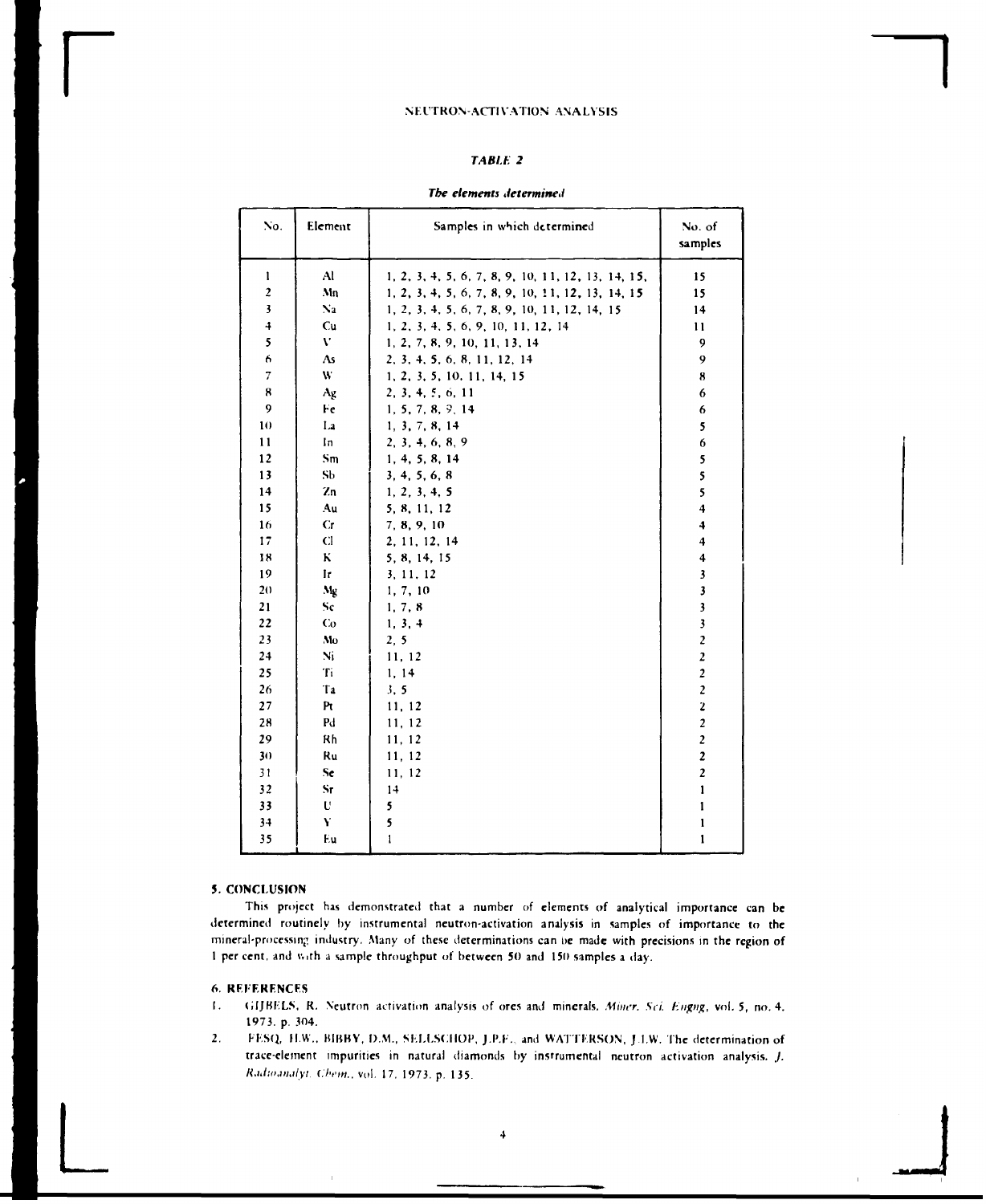## **TABLE 3**

#### Summary of results

| No.            | Sample analysed                             |                                   |                                      | Elements determined and precision ranges <sup>®</sup> |                      |                   |  |  |
|----------------|---------------------------------------------|-----------------------------------|--------------------------------------|-------------------------------------------------------|----------------------|-------------------|--|--|
|                |                                             | 14                                | $1$ to $5%$                          | 5 to $10\%$                                           | 10 to 20 %           | $>$ 20 %          |  |  |
| 9              | Ferrochromium                               | Cr. Fe. V. Cu                     | Mn, Al, Na,<br>Co.                   | In                                                    |                      |                   |  |  |
| ×              | <b>Ferrochromium</b><br>(high Si)           | Cr. Mn. V.<br>Al. Na              | Fe. Co. K. As                        |                                                       | La, In               | Sb. Sm. Sc.<br>Ag |  |  |
| 12             | Matte-leach residue-<br>(collection in N.S) | Au, Pd, Rh.<br>Cu, Na, Ni         | Pt. Ru. Ir.<br>As, Mn, Se            | Al                                                    | C1                   |                   |  |  |
| 11             | Matte-leach residue                         | Au, Pd, Pt,<br>Rh, Ir, Cu,<br>AI. | Ru. As. Mn.<br>Na. W. Se. V.         | Os, Ag, Ni,<br>$\mathbf{C}$                           |                      |                   |  |  |
| $\bf{10}$      | Platinum ore                                | Al. Mn, Na                        | Cu. W. Mg. V.<br>Сr                  |                                                       |                      |                   |  |  |
| 15             | Pegmatite                                   | Al. Mn. Na                        | W                                    | ĸ                                                     |                      |                   |  |  |
| 13             | Manganese ore                               | Mn                                | Al                                   |                                                       | $\mathbf{v}$         |                   |  |  |
| 14             | Iron ore (Sishen).                          | Fe, Al, Mn,                       | V. W. K. La.                         | As. Ti                                                | Sm, Sr, Cl           |                   |  |  |
|                |                                             | N <sub>2</sub>                    | Cu                                   |                                                       |                      |                   |  |  |
| 7              | Chromite                                    | Cr. Al. V. Mn                     | Fe, Na, Co                           | La, Sc, Mg                                            |                      |                   |  |  |
| 6              | Lead concentrate                            | Cu, Zn, As,                       | Na. La. Co.                          | w                                                     | Ta. U, Cd. Y,        |                   |  |  |
|                | (high Zn)                                   | Al, Mn, Sb                        | Fe, Sm, Ba                           |                                                       | Mo, Au, K. Ag        |                   |  |  |
| $\mathbf{3}$   | Copper concentrate                          | Cu. As, Mn                        | Zn. Al. Sb.<br>Ta, Na, In,<br>Co. Ir | La, W                                                 | Ag                   |                   |  |  |
| 1              | Copper ore                                  | Cu, Al, Mn,                       | Zn, V, W, Fe                         | La, Sc, Mg                                            | Co                   |                   |  |  |
|                | (Phalaborwa).                               | $N_{2}$                           | Sm, Ti, Eu                           |                                                       |                      |                   |  |  |
| $\overline{4}$ | Zinc concentrate                            | Zn, Cu, As,                       | Al. Cd. Sb.                          | Λg                                                    | Sm                   |                   |  |  |
|                |                                             | Mn. Co.                           | In. Na                               |                                                       |                      |                   |  |  |
| $\overline{z}$ | Copper ore (Tsumeb).                        | Cu. As                            | Al, V, Mn                            | Zn. Mo                                                | Ag. W. Na.<br>Cl. In |                   |  |  |
| 5              | Lead concentrate                            | Cu. Mn. Sb.<br>In.                | Al, Na, As,<br>Αg                    | Co                                                    |                      |                   |  |  |

\*Coefficients of variation from counting statistics

- RASMUSSEN, S.E., FESQ, H.W. Neutron activation analysis of samples from the Kimberley Reef  $\mathbf{3}$ . conglomerate. Johannesburg, National Institute for Metallurgy, Report no. 1563. 1973.
- GUINN, V.P. Potential uses of neutron activation analysis methods in NIM's routine sample  $\ddot{+}$ . analysis work. Johannesburg, National Institute for Metallurgy, Technical Memorandion, 1973, (Unpublished.)
- RASMUSSEN, S.E., WATTERSON, J.I.W., and BIBBY, D.M. Routine reactor neutron activation  $5.$ analysis, Johannesburg, National Institute for Metallurgy, 1973. (Unpublished.)
- YULE, H.P. PROC. INTERN. CONF. MODERN TRENDS IN ACTIVATION ANALYSIS,  $\alpha$ Garthershurg, Md., 1968. De Voe. J.R., ed. Washington, National Bureau of Standards, 1969. vol. 2, p. 1155.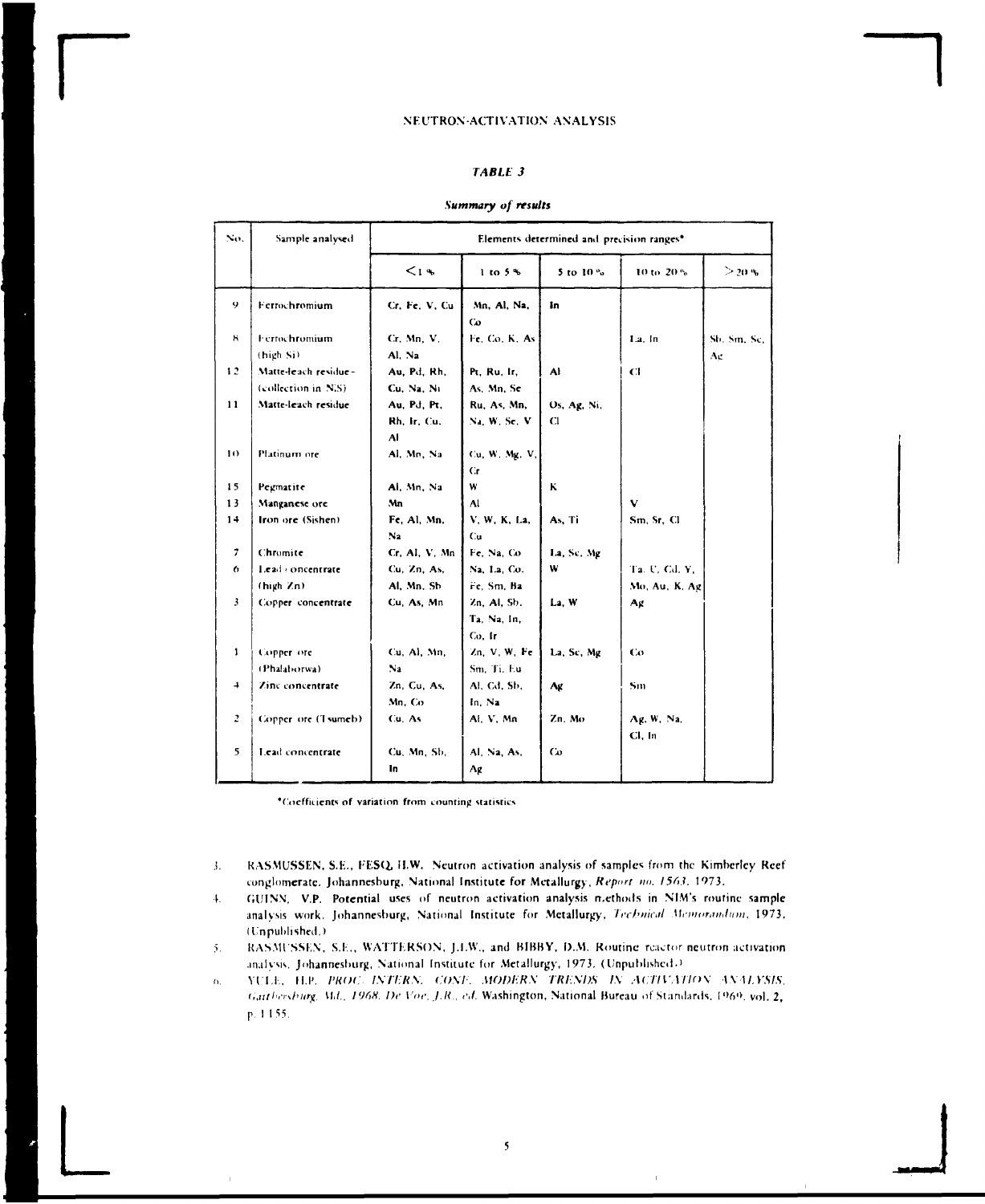**APPENDIX** 

 $\sim 10^7$ 

## DETAILED RESULTS OF THE ANALYSES

 $\boldsymbol{\theta}$ 

 $\bar{1}$ 

 $\mathbf{r}$ 

 $\bar{1}$ 

 $\bar{\Gamma}$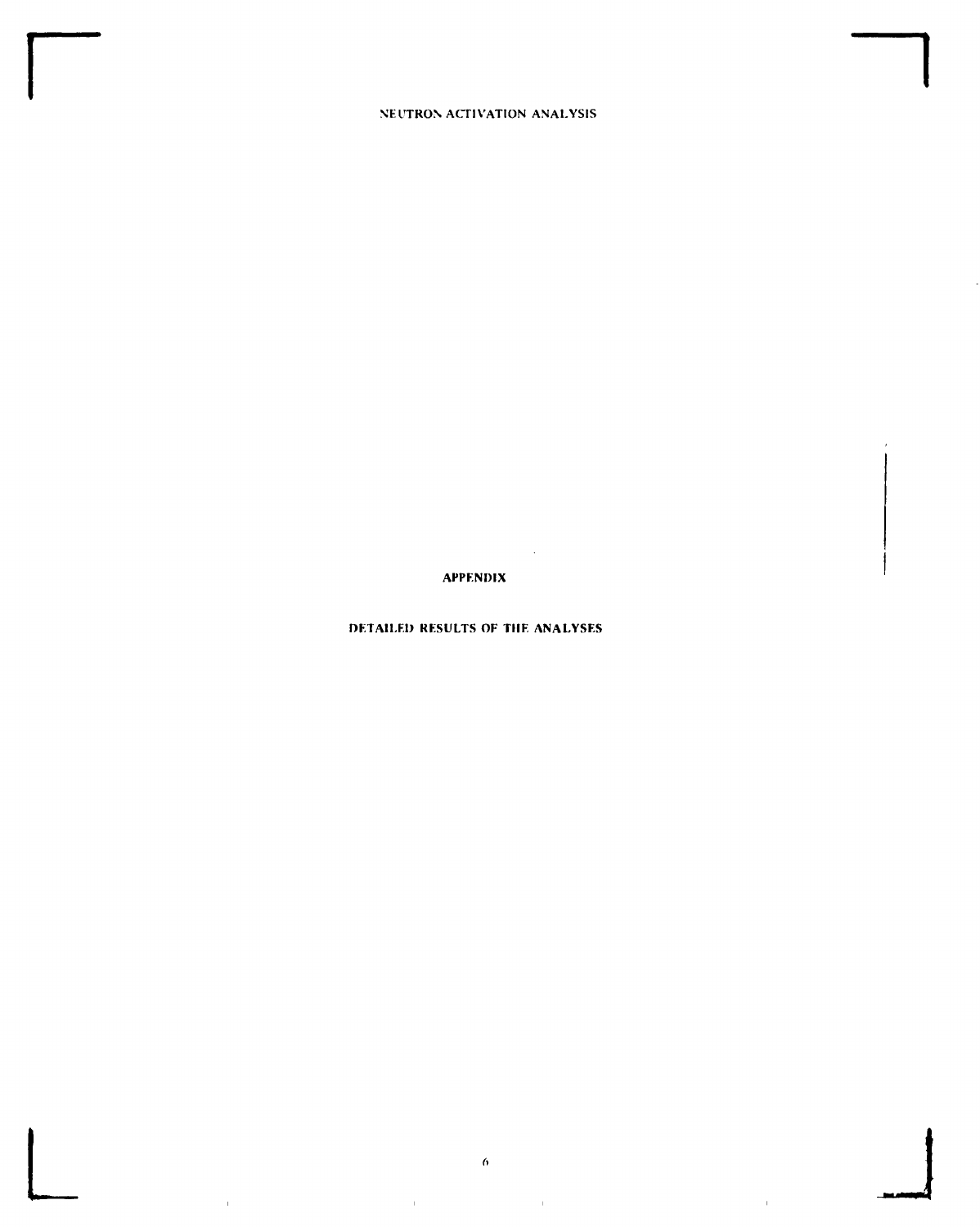## **TABLE 1-1**

## Copper ore (Phalabor: a) 7/69<br>(approximate copper concentration 0,038 per cent)

| Element        | Isotope     | Peak<br>energy<br>keV | $T_{1}$          | Td               | Tc<br>s | Interference | Precision*<br>H., | Estimated<br>no. of<br>analyses<br>per dav |
|----------------|-------------|-----------------------|------------------|------------------|---------|--------------|-------------------|--------------------------------------------|
| Cu.            | $Cu-64$     | 511,0                 | $30$ min         | 2d               | 500     | $Na-24$      | $\leq$ 11         | 50                                         |
|                | $Cu-66$     | 1039,0                | 10 <sub>s</sub>  | $2 \text{ min}$  | 500     | Negligible   | $\leq$ 15         | 50                                         |
| $\mathbf{Z}$   | $Zn-65$     | 1115.4                | 30 min           | 2d               | 500     | Negligible   | $<$ 21            | 50                                         |
| AI             | $Al-28$     | 1778.9                | 16s              | 1 min            | 200     | Negingible   | $\leq$ 1          | $1+0$                                      |
| v              | V.52        | 1434.4                | 10 <sub>5</sub>  | 1 min            | 200     | Negligible   | $\leq$            | 140.                                       |
| Mn             | Mn-56       | 846.9                 | 10 <sub>s</sub>  | 2 <sub>h</sub>   | 150     | Negligible   | $\leq$            | 150.                                       |
| N <sub>2</sub> | $N_2 - 24$  | 1368.4                | $30 \text{ min}$ | 1 <sub>d</sub>   | 50O     | Negligible   | $<$ 11            | 50                                         |
| W              | $W-187$     | 685.7                 | $30 \text{ min}$ | 2 <sup>1</sup>   | 500     | Negligible   | $<$ 51            | 50.                                        |
| Fc.            | $Fe-59$     | 1098.6                | 30 min           | 2 <sub>0</sub>   | 50O     | Negligible   | $<$ 5t            | 50                                         |
|                |             | 1291.5                | $30 \text{ min}$ | 2 <sub>0</sub>   | 50O     | Negligible   | $\leq$ 5t         | 50                                         |
| Sm             | $Sm-153$    | 103,2                 | $30 \text{ min}$ | 2d               | 500     | Ta-182 etc.  | $\leq$ 5 t        | 50                                         |
| Ti             | $Ti$ -51    | 320                   | 10 <sub>5</sub>  | 1 min            | 50O     | $Cr-51$      | $\leq$ 5          | 50                                         |
| Γu             | Fu-152m     | 121.8                 | $30$ min         | 1 d              | 500     | Ba-131 etc.  | $<$ 51            | 50                                         |
|                | Eu-152      | 962                   | $30 \text{ min}$ | 2d               | 500     | Тb-160 еtc.  | $<$ 51            | 50                                         |
| 12             | $1 - 1 + 0$ | 1595.4                | $30 \text{ min}$ | 1 <sub>d</sub>   | 500     | Negligible   | $<$ 10t           | 50                                         |
| Sc             | $Sc-46$     | 889.4                 | $30 \text{ min}$ | 1 <sub>d</sub>   | 500     | Negligible   | $<$ 10 $\div$     | 50                                         |
| Mg             | $M2$ -27    | 1014,1                | 10 <sub>5</sub>  | $10 \text{ min}$ | 500     | Negligible   | < 10              | 50                                         |
| Co             | $Co-60m$    | 13:2.4                | 10 <sub>s</sub>  | $10 \text{ min}$ | 500     | Negligible   | < 20              | 50                                         |
|                | $Co-60$     | 1173,1                | $30 \text{ min}$ | 2d               | 500     | Negligible   | $\leq$ 20t        | 50                                         |

\*Coefficients of variation from counting statistics fExtrapolated results

#### **TABLE 1-2**

## Copper ore (Tsumeb) 15/69<br>(approximate copper concentration 14,1 per cent)

| Element      | Isotope     | Peak<br>energy<br>ke V | Ti               | Td       | 7c<br>5    | Interference | Precision <sup>®</sup><br>$\mathbf{e}_{\mathbf{u}}$ | Estimated<br>no. of<br>analyses<br>per day |
|--------------|-------------|------------------------|------------------|----------|------------|--------------|-----------------------------------------------------|--------------------------------------------|
| Cu.          | Cu-64       | 511,0                  | 10 <sub>s</sub>  | 1 d      | 280        | Negligible   | $\leq$ 1                                            | 100                                        |
|              | Cu-66       | 1039.0                 | 10 <sub>5</sub>  | min      | 180        | Negligible   | $\leq$                                              | 150                                        |
| Zn           | Zn-69m      | 438,7                  | $30 \text{ min}$ | 1 d      | 50O        | Negligible   | $\leq$ 15t                                          | 50                                         |
|              | Zn-65       | 1115.4                 | $30 \text{ min}$ | 1 d      | 5(K)       | Negligible   | $71$                                                | 50                                         |
| As           | As-76       | 559.2                  | 10 <sub>5</sub>  | Εł       | 350        | $Sh-122$     | $\leq$ 1                                            | 80                                         |
| Al           | $AI-28$     | 1778.9                 | 10 <sub>5</sub>  | min      | 200        | Negligible   | $\lt$ 3                                             | 140                                        |
| v            | V.52        | 1434.4                 | 10 <sub>2</sub>  | min      | 200        | Negligible   | $\leq$ 3                                            | 140                                        |
| Mn           | Mn-56       | 846.9                  | 10 <sub>5</sub>  | 4 h      | 200        | Negligible   | $\leq$ 3                                            | 140.                                       |
| Įп.          | $In-116m$   | 417.0                  | 10 <sub>5</sub>  | 10 min   | 500        | Negligible   | $\leq$ 20                                           | 50                                         |
| Mo           | Mo-99       | 372                    | 10 <sup>5</sup>  | 1 d      | <b>500</b> | Negligible   | $1.11$                                              | 50                                         |
| $\mathbf{C}$ | $C1-38$     | 1642.0                 | 10 <sub>5</sub>  | $20$ min | 500        | Negligible   | $20$                                                | 50                                         |
| Na           | $Na-24$     | 1368.4                 | 30 min           | 1 d      | 500        | Negligible   | $<$ 201                                             | 50                                         |
| W            | $-187$      | 6857                   | $30 \text{ min}$ | 1 d      | 500        | Negligible   | < 201                                               | 50                                         |
| Αg           | $A_{k-108}$ | 632.9                  | 10 <sub>s</sub>  | min      | <b>500</b> | Negligible   | $\leq$ 15                                           | 50                                         |

\*Coefficients of variation from counting statistics

tExtrapolated results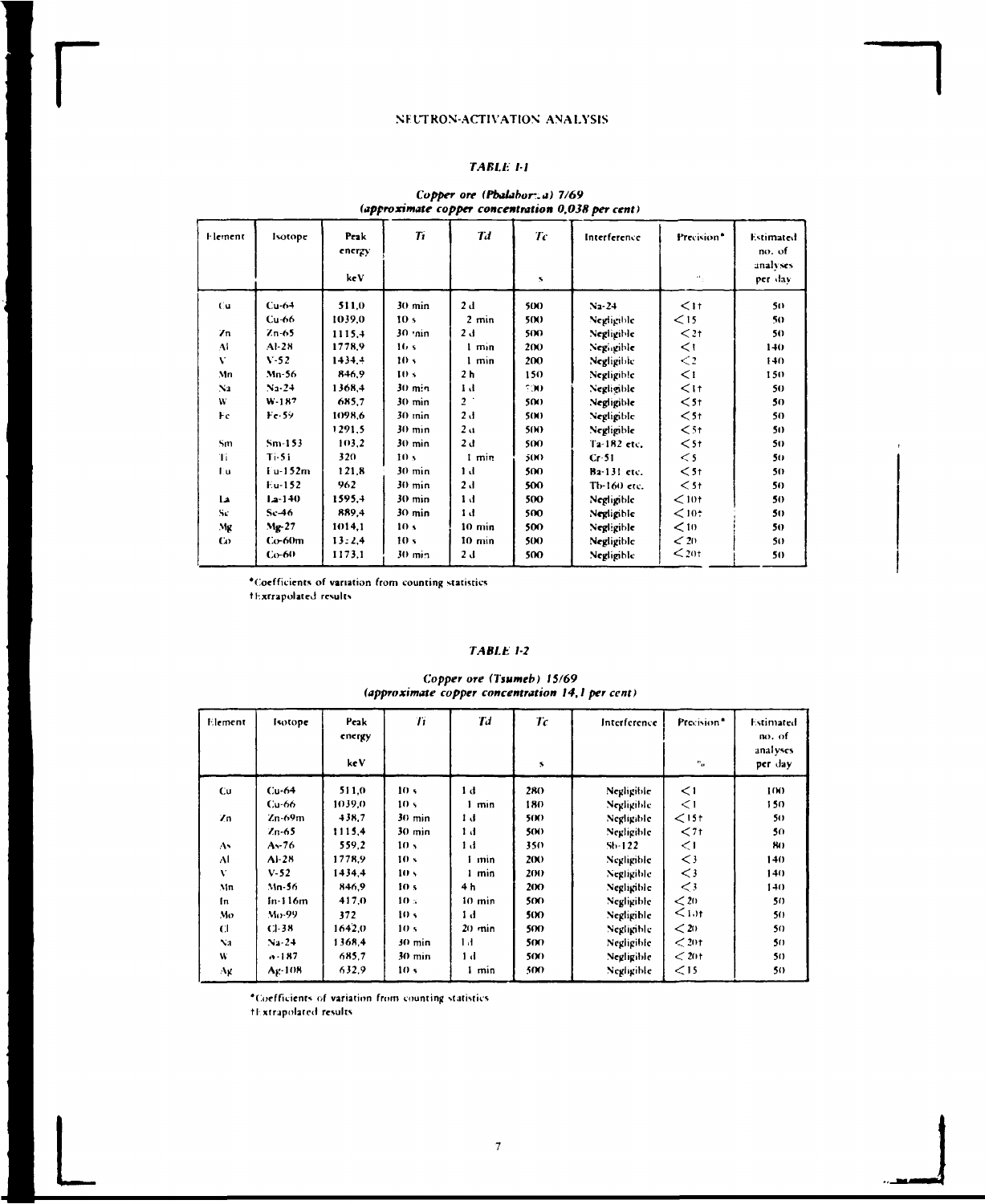## TABLE 1-3

## Copper concentrate OPH 264-5<br>(approximate concentrations copper 20 per cent, zinc 4 per cent)

| Element        | Iscrope    | Peak<br>energy<br>kc V | Ti               | Td              | Тc<br>$\mathbf{s}$ | Interference | Precision <sup>®</sup><br>$\mathbf{u_0}$ | <b>Estimated</b><br>no, of<br>analyses<br>per day |
|----------------|------------|------------------------|------------------|-----------------|--------------------|--------------|------------------------------------------|---------------------------------------------------|
|                |            |                        |                  |                 |                    |              |                                          |                                                   |
| Cu             | $Cu-66$    | 1039.0                 | 10 <sub>s</sub>  | $2 \text{ min}$ | 200                | Negligible   | $\leq$ 1                                 | 140                                               |
|                | $Cu-64$    | 511                    | 10 <sub>5</sub>  | Ιd              | 200                | Negligible   | $\leq$ 1                                 | 140                                               |
| Zn             | 7n-69m     | 438.7                  | $30 \text{ min}$ | 1 d             | 500                | Negligible   | $<$ 4t                                   | 50                                                |
|                | $2n-65$    | 1115.4                 | $30$ min         | 1 d             | 500                | Negligible   | $2t$                                     | 50                                                |
| As             | A.76       | 5592                   | 30 min           | Тđ              | 500                | Check Sb-122 | $\leq$ 17                                | 50                                                |
| Al             | $AI-28$    | 1778.9                 | 10 <sub>s</sub>  | $2$ min         | 200                | Negli, ible  | $\leq$ 2t                                | 140                                               |
| Mn             | Mn 56      | 846.9                  | 10 <sub>s</sub>  | $10$ min        | 200                | Negligible   | $\leq$                                   | $140 -$                                           |
| Sb             | $Sb-122$   | 564.0                  | $30$ min         | 1 d             | 200                | Check As-76  | $\leq$ 21                                | 1 <sub>0</sub>                                    |
| Ŧа             | $Ta-182$   | 1221.4                 | $30 \text{ min}$ | 1 d             | 200                | Negligible   | $\leq$ 2t                                | 140                                               |
| N <sub>2</sub> | Na-24      | 1368.4                 | $30 \text{ min}$ | 1 đ             | 200                | Negiigible   | $2t$                                     | 140                                               |
| In             | $ln-116m$  | 417.0                  | 10 <sub>5</sub>  | $30$ min        | 300                | Negligible   | $\mathbf{<}$                             | 100                                               |
| Cо             | $Co-60$    | 1332,4                 | $30 \text{ min}$ | 1 <sub>d</sub>  | 500                | Negligible   | $2t$                                     | 50                                                |
|                |            | 1173.2                 | $30$ min         | 1 <sub>d</sub>  | 500                | Negligible   | $\leq$ 2t                                | 50                                                |
| 1r             | $1r - 194$ | 328.5                  | $30$ min         | 1 <sub>d</sub>  | 500                | Negligible   | $\leq 2+$                                | 50                                                |
| La             | L: 140     | 1595,4                 | $30$ min         | 1 d             | 500                | Negligible   | $10t$                                    | 50                                                |
| W              | $W-187$    | 685.7                  | $30$ min         | 1 <sub>d</sub>  | 500                | Negligible   | $10t$                                    | 50                                                |
| Ag             | Ag-108     | 632.9                  | 10 <sub>s</sub>  | 1 min           | 300                | Negligible   | $\leq$ 15                                | 50                                                |
|                |            |                        |                  |                 |                    |              |                                          |                                                   |

\*Coefficients of variation from counting statistics +Extrapolated results

## TABLE 1-4

Zinc concentrate OPH 264-7 (approximate concentrations zinc 51 per cent, copper 0,3 per cent)

| no, of<br>analyses<br>per day | Precision*<br>$\mathbf{e}_0$                                                                                     | Interference                                                                                                                                            | Тc<br>s                                                                    | Tđ                                                                                                                                      | Ti                                                                                                                                                                                         | Peak<br>energy<br>ke V                                                                              | Isotope                                                                                                 | Element                                                  |
|-------------------------------|------------------------------------------------------------------------------------------------------------------|---------------------------------------------------------------------------------------------------------------------------------------------------------|----------------------------------------------------------------------------|-----------------------------------------------------------------------------------------------------------------------------------------|--------------------------------------------------------------------------------------------------------------------------------------------------------------------------------------------|-----------------------------------------------------------------------------------------------------|---------------------------------------------------------------------------------------------------------|----------------------------------------------------------|
| 50                            | $\leq$ 1                                                                                                         | Negligible                                                                                                                                              | 51.7                                                                       | Тđ                                                                                                                                      | $30 \text{ min}$                                                                                                                                                                           | 438.7                                                                                               | Zn-69m                                                                                                  | Zn                                                       |
| 80                            | $\leq$                                                                                                           | Negligible                                                                                                                                              | 300                                                                        | 1 d                                                                                                                                     | $30 \text{ min}$                                                                                                                                                                           | 1115.4                                                                                              | $2n-65$                                                                                                 |                                                          |
| 50                            | $\leq$ 5                                                                                                         | Negligible                                                                                                                                              | 500                                                                        | 60 s                                                                                                                                    | 10 <sub>s</sub>                                                                                                                                                                            | 1037.0                                                                                              | $Cu-66$                                                                                                 | Cu.                                                      |
| 50                            | $\leq$ 1                                                                                                         | Slight Na-24                                                                                                                                            | 50O                                                                        | Ιđ                                                                                                                                      | $30$ min                                                                                                                                                                                   | 511.0                                                                                               | $Cu-64$                                                                                                 |                                                          |
| 50                            | $\leq$ 1                                                                                                         | Slight Sb-122                                                                                                                                           | 50O                                                                        | Ьđ                                                                                                                                      | $30$ min                                                                                                                                                                                   | 559.2                                                                                               | $As-76$                                                                                                 | As                                                       |
| 140                           | $\lt$ 2                                                                                                          | Negligible                                                                                                                                              | 2(N)                                                                       | 60s                                                                                                                                     | 10 <sub>s</sub>                                                                                                                                                                            | 1778,9                                                                                              | $AI-28$                                                                                                 | $\Lambda$                                                |
| 140                           |                                                                                                                  |                                                                                                                                                         |                                                                            |                                                                                                                                         |                                                                                                                                                                                            |                                                                                                     |                                                                                                         |                                                          |
| 150                           |                                                                                                                  |                                                                                                                                                         |                                                                            |                                                                                                                                         |                                                                                                                                                                                            |                                                                                                     |                                                                                                         |                                                          |
| 50                            |                                                                                                                  |                                                                                                                                                         |                                                                            |                                                                                                                                         |                                                                                                                                                                                            |                                                                                                     |                                                                                                         |                                                          |
| 50                            |                                                                                                                  |                                                                                                                                                         |                                                                            |                                                                                                                                         |                                                                                                                                                                                            |                                                                                                     |                                                                                                         |                                                          |
| 50                            |                                                                                                                  |                                                                                                                                                         |                                                                            |                                                                                                                                         |                                                                                                                                                                                            |                                                                                                     |                                                                                                         |                                                          |
| 50                            |                                                                                                                  |                                                                                                                                                         |                                                                            |                                                                                                                                         |                                                                                                                                                                                            |                                                                                                     |                                                                                                         |                                                          |
| 50                            |                                                                                                                  |                                                                                                                                                         |                                                                            |                                                                                                                                         |                                                                                                                                                                                            |                                                                                                     |                                                                                                         |                                                          |
| 150                           |                                                                                                                  |                                                                                                                                                         |                                                                            |                                                                                                                                         |                                                                                                                                                                                            |                                                                                                     |                                                                                                         |                                                          |
| 50                            |                                                                                                                  |                                                                                                                                                         |                                                                            |                                                                                                                                         |                                                                                                                                                                                            |                                                                                                     |                                                                                                         |                                                          |
| 50                            |                                                                                                                  |                                                                                                                                                         |                                                                            |                                                                                                                                         |                                                                                                                                                                                            |                                                                                                     |                                                                                                         |                                                          |
| 50                            |                                                                                                                  |                                                                                                                                                         |                                                                            |                                                                                                                                         |                                                                                                                                                                                            |                                                                                                     |                                                                                                         |                                                          |
|                               | $\lt$ 2<br>$\leq$<br>$\leq$ 1<br>< 1.5<br>$\lt$ 2<br>$\leq$ 5<br>$\leq$ 5<br>$\leq$ 5<br>$\lt$ 2<br>< 10<br>$20$ | Negligible<br>Negligible<br>Negligible<br>Negligible<br>Negligible<br>Negligible<br>Negligible<br>Negligible<br>Negligible<br>Negligible<br>Ta-182 etc. | 200<br>150<br>500<br>500<br>500<br>500<br>50O<br>2(N)<br>500<br>50O<br>500 | 1 <sub>h</sub><br>1 <sub>h</sub><br>1 <sub>d</sub><br>1 d<br>1 d<br>1 <sub>d</sub><br>1 <sub>d</sub><br>$10$ min<br>1 d<br>5 min<br>1 d | 10 <sub>s</sub><br>10 <sub>s</sub><br>$30 \text{ min}$<br>$30$ min<br>$30 \text{ min}$<br>30 min<br>$30 \text{ min}$<br>10 <sub>s</sub><br>$30 \text{ min}$<br>10 <sub>s</sub><br>$30$ min | 1810.7<br>846.9<br>1332.4<br>1173,1<br>335.0<br>527,7<br>564.0<br>417.0<br>1368.4<br>632.9<br>103.2 | ∴n-56<br>$Co-60$<br>$Cd$ -115<br>$C1$ -115<br>$Sh-122$<br>$In-116m$<br>$N_2 - 24$<br>Ag-108<br>$Sm-153$ | Mn<br>Co<br>C <sub>d</sub><br>Sb<br>In<br>Na<br>Λg<br>Sm |

\*Coefficients of variation from counting statistics

 $\sim$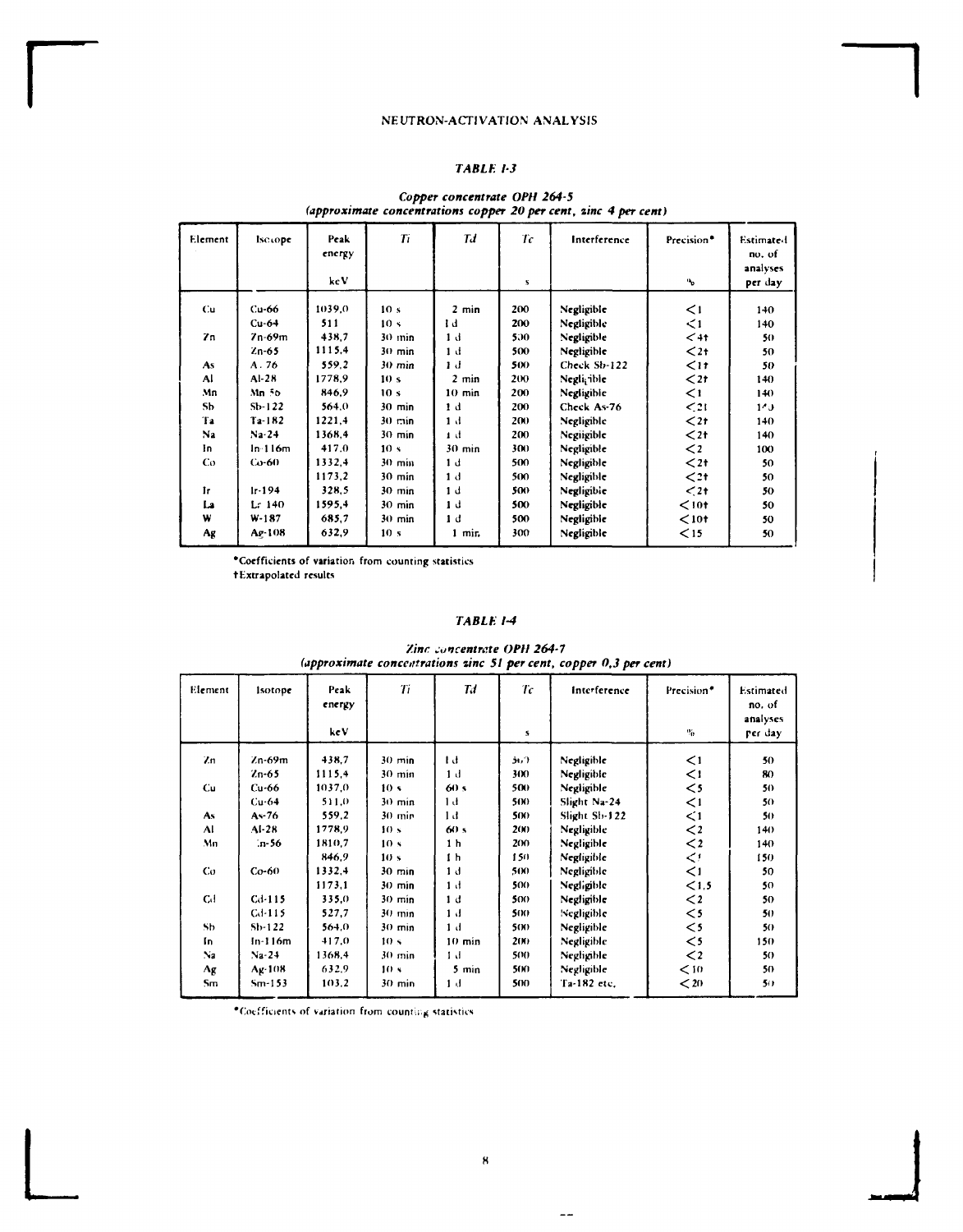## TABLE 1-5

l,

## Lead concentrate (bigb Zn) OPH 258-7<br>(approximate concentrations copper 1,4 per cent, zinc 7,6 per cent)

| Element                       | Isotope         | Peak<br>energy | Ti               | Td             | $T_c$ | Interference   | Precision <sup>*</sup>    | Estimated<br>no. of |
|-------------------------------|-----------------|----------------|------------------|----------------|-------|----------------|---------------------------|---------------------|
|                               |                 | ke V           |                  |                | s     |                | $\mathbf{e}_{\mathbf{a}}$ | analyses<br>per day |
| ίu.                           | $Cu-64$         | 511.0          | $30 \text{ min}$ | 2d             | 120   | Negligible     | $\leq$ 5                  | 150                 |
|                               | $Cu-66$         | 1039.0         | 10 <sub>s</sub>  | $2$ min        | 50O   | Negligible     | $\leq$                    | 150                 |
| $\mathbf{Z}$ n                | $7n-65$         | 1115.4         | $30 \text{ min}$ | 2 <sub>1</sub> | 500   | Negligible     | $\leq$                    | 50                  |
|                               | $Zn-69m$        | 438.7          | $30$ min         | 2d             | 500   | Negligible     | $\leq$ 3                  | 50                  |
| As                            | $A - 76$        | 559.2          | $30$ min         | 2 d            | 500   | Check Sb-122   | $\leq$ <sub>1</sub>       | 50                  |
| $\Lambda$                     | $AI-28$         | 1778.9         | 10 <sub>5</sub>  | 1 min          | 200   | Negligible     | $\leq_1$                  | 140                 |
| Mn                            | $Mn-56$         | 846.9          | 10 <sub>s</sub>  | $1$ min        | 150   | Negligible     | $\leq_1$                  | 150                 |
| Sh                            | $Sb-122$        | 564.0          | $30 \text{ min}$ | 2d             | $+00$ | Check As-76    | $\leq_1$                  | 60                  |
| Na                            | $Na-24$         | 1368.4         | 30 min           | 2 d            | 500   | Negligible     | $\leq$ <sub>2</sub>       | 50                  |
| 1.a                           | $1.a - 140$     | 1595.4         | 30 min           | 2d             | 500   | Negligible     | $\leq$ 2                  | 50                  |
| Co                            | $Co-60$         | 1332.4         | $30 \text{ min}$ | 2d             | 500   | Negligible     | $\leq$ 2                  | 5()                 |
| Fe                            | $Fe-59$         | 1098           | $30$ min         | 2d             | 500   | Negligible     | $\leq$ 3                  | 50                  |
| Sm                            | $Sm-153$        | 103.2          | $30$ min         | 2d             | 500   | Ta-182, Np-239 | $\leq$ 2                  | 50                  |
| Ba                            | Ba-131          | 496.3          | $30$ min         | 2d             | 500   | $C_{1}$ -115   | $\leq$ 3                  | 50                  |
| W                             | $W - 197$       | 685.7          | $30$ min         | 2d             | 50O   | Negligible     | $10$                      | 50                  |
| Ta                            | $Ta-182$        | 1221.4         | $30 \text{ min}$ | 2d             | 500   | Negligible     | $15$                      | 50                  |
| $\overline{\phantom{a}}$<br>U | $Np-239$        | 277.5          | $30 \text{ min}$ | 2d             | 500   | Negligible     | $15$                      | 50                  |
| <b>Cd</b>                     | Cd-115          | 527.7          | 30 min           | 2d             | 5()   | Negligible     | $\leq$ 15                 | 50                  |
| Y<br>à.                       | $V-190m$        | 202.4          | 10 <sub>s</sub>  | $15$ min       | 500   | Negligible     | $15$                      | 50                  |
| $M$                           | $Mo-99$         | 140,6          | 30 min           | 2d             | 5(N)  | Negligible     | $15$                      | 50                  |
| Au                            | Au-198          | 411.8          | $30$ min         | 2d             | 500   | Negligible     | $15$                      | 50                  |
| K.                            | $K-42$          | 1524.7         | 30 min           | 2d             | 500   | Negligible     | $15$                      | 50                  |
| Ag                            | $Aq \cdot 110m$ | 884.5          | $30 \text{ min}$ | 2d             | 500   | Negligible     | $15$                      | 50                  |

\*Coefficients of variation from counting statistics

## TABLE 1-6

#### Lead concentrate OPH 260-8  $\mathbb{Z}$ (approximate concentrations copper 4,9 per cent, zinc 32 per cent)

| Element         | <b>Isotope</b> | Peak<br>energy | Ti               | Td               | $T_C$           | Interference | Precision <sup>®</sup> | Estimated<br>no. of<br>analyses |
|-----------------|----------------|----------------|------------------|------------------|-----------------|--------------|------------------------|---------------------------------|
|                 |                | ke V           |                  |                  | 8               |              | $\mathbf{u}_{\alpha}$  | per day                         |
| Cu.             | $Cu-64$        | 511.0          | $30 \text{ min}$ | 2 d              | 20 <sub>0</sub> | Negligible   | $\leq_{17}$            | 140                             |
|                 | <b>Cu-66</b>   | 1039.0         | 10 <sub>s</sub>  | $5$ min          | 260             | Negligible   | $\leq$ 2               | 140                             |
| $\ell_{\rm fl}$ | $7n-65$        | 1115.4         | $30 \text{ min}$ | 2d               | 500             | Negligible   | $\leq$ 21              | 50                              |
|                 | $2n-69m$       | 438.7          | $30$ min         | 2d               | 500             | Negligible   | $\leq$ 1 t             | 50                              |
| Al              | $Al-2B$        | 1778.9         | 10 <sub>s</sub>  | $2 \text{ min}$  | 500             | Negligible   | $\leq_2$               | 50                              |
| ÷п.             | Mn-56          | 846,9          | 10 <sub>s</sub>  | $10 \text{ min}$ | 150             | Negligible   | $\leq$ 1               | 150                             |
| $N_{\rm H}$     | $Na-24$        | 1368.4         | $30 \text{ min}$ | 1 d              | 500             | Negligible   | $\leq$ 2               | 5()                             |
| S <sub>b</sub>  | $Sh-122$       | 564,0          | $30 \text{ min}$ | 2 d              | 500             | $As - 76$    | $\leq$ 1 t             | 50                              |
| In              | $In-116m$      | 417.0          | 10 <sup>5</sup>  | nin<br>5         | 50O             | Negligible   | $\leq$ 1               | 50                              |
| A٠              | $A - 76$       | 559.2          | $30 \text{ min}$ | 2 d              | 500             | Negligible   | $<$ 5 t                | 50                              |
| Αg              | Ag-108         | 6329           | 10 <sub>s</sub>  | 1 min            | 5(H)            | Negligible   | $\leq$ 5               | 50                              |
| Co.             | $Co-60$        | 1332.4         | 30 min           | 2d               | 500             | Negligible   | $\leq$ 10t             | 50                              |

\*Coefficients of variation from counting statistics

+Extrapolated results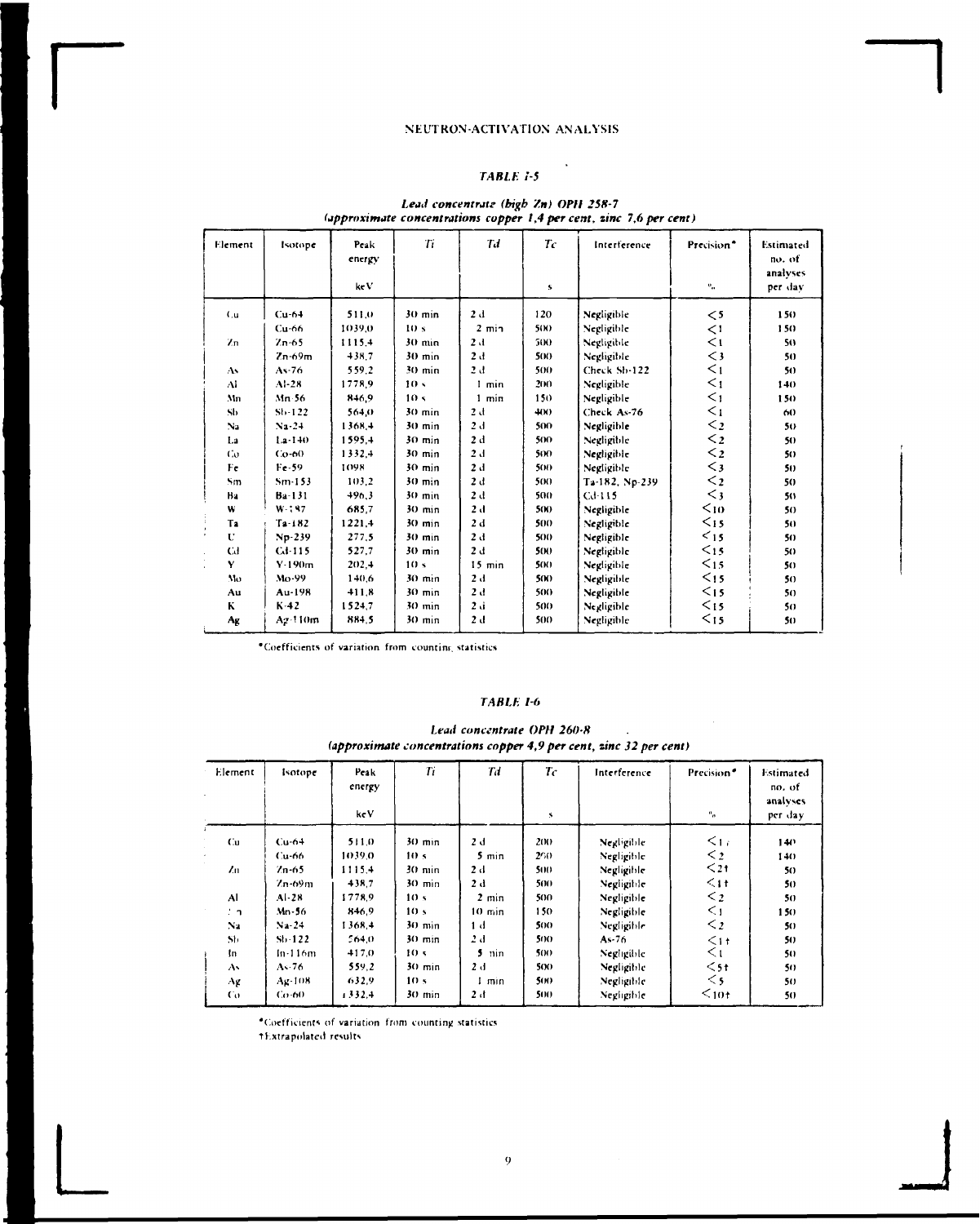## *TABLE 1-7*

| Cr<br>$C1$ -51<br>Al<br>A1-28<br>V<br>$V - 52$<br>Mn<br>Mn-56.<br>Fe 59<br>Fe | 320.1<br>1778.9                                                             | $30 \text{ min}$                                                                                                                                              | 2 d                                                                               |                                                                      |                                                                                                                                          |                                                                                                                             |                                                                 |
|-------------------------------------------------------------------------------|-----------------------------------------------------------------------------|---------------------------------------------------------------------------------------------------------------------------------------------------------------|-----------------------------------------------------------------------------------|----------------------------------------------------------------------|------------------------------------------------------------------------------------------------------------------------------------------|-----------------------------------------------------------------------------------------------------------------------------|-----------------------------------------------------------------|
| Nd<br>$Na-24$<br>$\omega$<br>$Co-60$<br>12<br>i.a-140<br>Sc<br>Se-46          | $1 + 3 + 4$<br>846.9<br>1098<br>1292<br>1368.4<br>1332.4<br>1595.5<br>889,4 | 10 <sub>2</sub><br>10 <sup>5</sup><br>10 <sub>s</sub><br>$30$ min<br>$30 \text{ min}$<br>$30 \text{ min}$<br>$30 \text{ min}$<br>$30 \text{ min}$<br>$30$ min | $2 \text{ min}$<br>10 min<br>$20$ $min$<br>2 d<br>2 J<br>2 J<br>2 J<br>2 d<br>2 d | 180.<br>150<br>450<br>200<br>500<br>500<br>50O<br>500<br>500<br>5(N) | Negligible<br>Negligible<br>Negligible<br>Negligible<br>Negligible<br>Negligible<br>Negligible<br>Negligible<br>Negligible<br>Negligible | $\leq_1$<br>$\leq_1$<br>$\leq_1$<br>$\leq_1$<br>$\leq$<br>$\mathord{<}$ 3<br>$\leq$<br>$\lt$ <sub>3</sub><br>$10$<br>$\leq$ | 150<br>150<br>60<br>$1 + 0$<br>50<br>50<br>50<br>50<br>50<br>50 |

## *Chromite PH 7X3-6 (approximate concentrations chromium 34 per cent, iron 22 per cent)*

•(Coefficients of variation from counting statistics

### *TABLE 1-8*

*herrochromium (high Si) PH 691-5 (approximate concentrations chromium 29 percent, iron 27 per cent)* 

| Element | Isotope      | Peak<br>energy<br>kcV | Tï               | Td               | $T\epsilon$<br>$\mathbf{N}$ | Interference | Precision <sup>*</sup><br>$\mathbf{e}_\alpha$ | Estimated<br>no. of<br>analyses<br>per day |
|---------|--------------|-----------------------|------------------|------------------|-----------------------------|--------------|-----------------------------------------------|--------------------------------------------|
| Cr.     | Cr.51        | 320.1                 | $30 \text{ m}$   | 2 d              | 2(M)                        | Negligible   | $\leq$ 1                                      | 140                                        |
| Fe      | Fe-59        | 1098                  | $30 \text{ min}$ | 2d               | 500                         | Negligible   | $\lt$ 2                                       | 50                                         |
|         |              | 1293                  | $30$ min         | 2d               | 50O                         | Negligible   | $\lt$ 2                                       | 50                                         |
| Mn      | $Mn-56$      | 846.9                 | 10 <sub>5</sub>  | $30 \text{ min}$ | 200                         | Negligible   | $\leq$ 1                                      | 140                                        |
| v       | V.52         | 1434.4                | 10 <sub>5</sub>  | 5 min            | 150                         | Negligible   | $\leq$ 1                                      | 150                                        |
| Al      | $AI-28$      | 1778.9                | 10 <sub>s</sub>  | $1$ min          | 200                         | Negligible   | $\lt$ 1                                       | 140                                        |
| Co      | $Co-60$      | 1332.4                | 30 min           | 2 d              | 500                         | Negligible   | $\lt$ 2                                       | 50                                         |
| Na      | $N_2$ 24     | 1368.4                | $30$ min         | 1 d              | 200                         | Negligible   | $\leq$ 1                                      | 140                                        |
| κ       | $K-12$       | 1524.7                | $30 \text{ min}$ | 1 <sub>1</sub>   | 500                         | Negligible   | $\leq$                                        | 50                                         |
| As      | $As-76$      | 559                   | $30$ min         | 2d               | 500.                        | $5b-122$     | $\leq$                                        | 50                                         |
| 1.4     | $1.2 - 1.40$ | 1595.5                | $30$ min         | 2 d              | 50O                         | Negligible   | $15$                                          | 50                                         |
| In.     | $ln-116m$    | 417.0                 | 10 <sub>x</sub>  | 5 min            | 500                         | Negligible   | $15$                                          | 50                                         |
| Sh      | $55 - 127$   | 504,0                 | $30 \text{ min}$ | 2 d              | 500                         | Negligible   | $30$                                          | 50                                         |
| Sm.     | $Sm-1.5.2$   | 103.2                 | $20 \text{ min}$ | 2d               | 500                         | Check        | $25$                                          | 50                                         |
| Sc.     | $5c - 46$    | 889.4                 | 30 min           | 2d               | 500.                        | Check        | $30$                                          | 50                                         |
| Au      | Au-197       | 411.8                 | 30 min           | 2 d              | 500                         | Check        | $<$ 30                                        | 50                                         |

'Coefficients of variation from counting statistics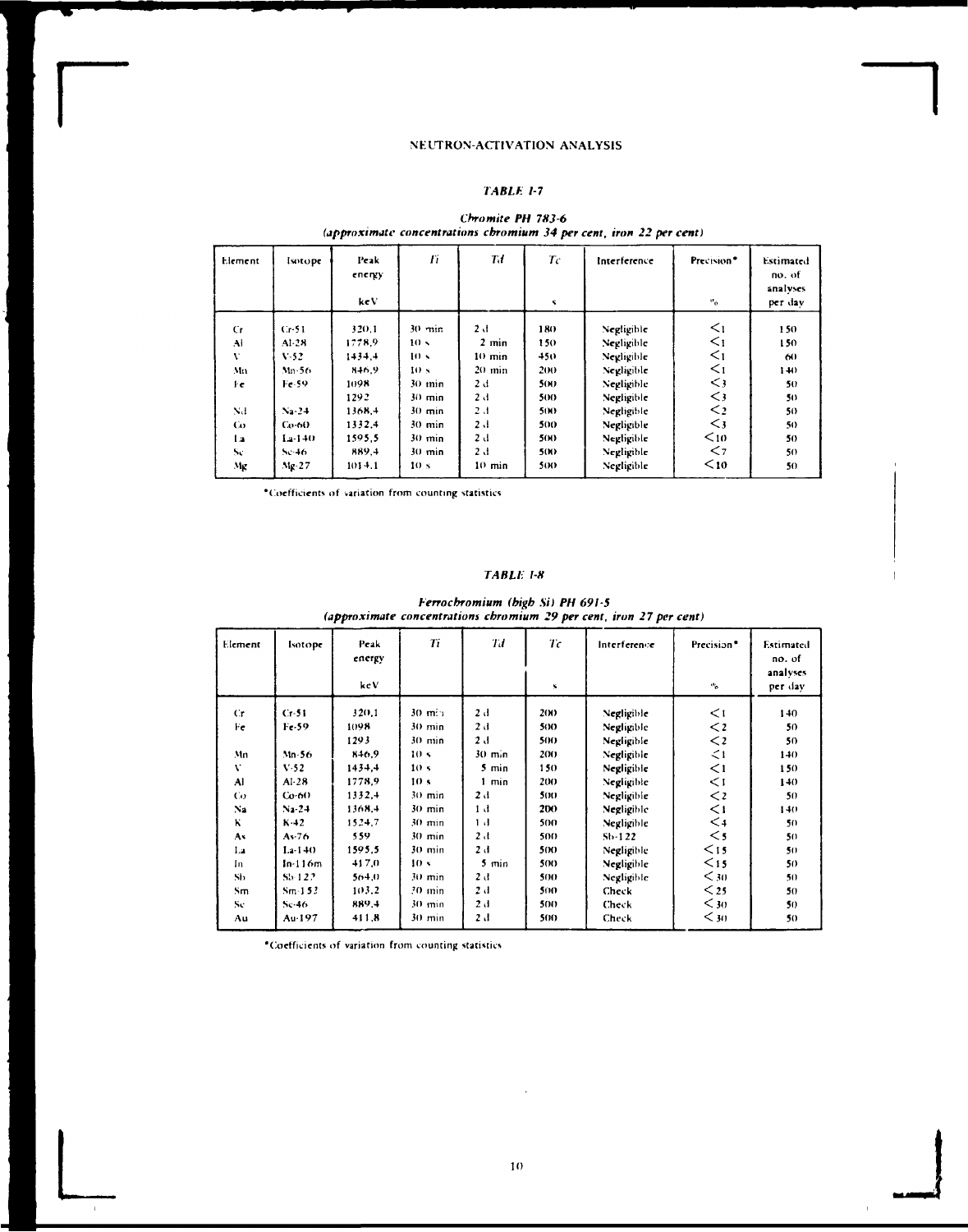## TABLE 1-9

## Ferrochromium OPH 798-1<br>(approximate concentrations chromium 47 per cent, iron 39 per cent)

| Element        | <b>Isotope</b> | Peak<br>energy<br>keV. | Ti               | Tđ               | Ŧс   | Interference | Precision <sup>*</sup> | Estimated<br>no. of<br>analyses |
|----------------|----------------|------------------------|------------------|------------------|------|--------------|------------------------|---------------------------------|
|                |                |                        |                  |                  | ħ.   |              | $\sigma^0$             | per day                         |
| Cr.            | $Cr-51$        | 320.1                  | $30 \text{ min}$ | 2 d              | 150  | Negligible   | $\leq$ 11              | 150                             |
| Fe             | $Fe-59$        | 1098                   | $30 \text{ min}$ | 2d               | 200  | Negligible   | $\leq$ 11              | 140                             |
|                |                | 1293                   | $30$ $n$ in      | 2 d              | 200  | Negligible   | $\leq$ 11              | 140                             |
| V              | $V-52$         | 1434.4                 | 10 <sub>5</sub>  | 5 min            | 200  | Negligible   | $\leq$                 | 140                             |
| Mn             | Mn-56          | 846.9                  | 10 <sub>5</sub>  | $30 \text{ min}$ | 500  | Negligible   | $\lt$ 2                | 50                              |
| Al             | $Al-28$        | 1778.9                 | 10 <sub>5</sub>  | $1$ min          | 2(N) | Negligible   | $\lt$ 2                | 140                             |
| Сu             | $Cu-64$        | 511.0                  | $30 \text{ min}$ | 1 d              | 500  | $Na-24$      | $\leq$ 1+              | 50                              |
| In             | in 116m        | 417.0                  | 10 <sub>5</sub>  | 5 min            | 500  | Negligible   | $10$                   | 50                              |
| $\mathbf{N}_2$ | $N = 24$       | 1368.4                 | $30 \text{ min}$ | 1 d              | 500  | Negligible   | $<$ 51                 | 50                              |
| Co             | Co-60          | 1332.4                 | $30 \text{ min}$ | 2 d              | 500  | Negligible   | $<$ 5 t                | 50                              |
|                |                |                        |                  |                  |      |              |                        |                                 |

\*Coefficients of variation from counting statistics

+Extrapolated results

## **TABLE 1-10**

Platinum ore PT 01

| Element        | Isotope  | Peak<br>energy<br>keV | Ti               | Тđ       | Тc<br>s | Interference | Precision*<br>$\mathbf{e}_0$ | Estimated<br>no. of<br>analyses<br>per day |
|----------------|----------|-----------------------|------------------|----------|---------|--------------|------------------------------|--------------------------------------------|
|                |          |                       |                  |          |         |              |                              |                                            |
| Al             | $Al-28$  | 1778.9                | 10 <sub>5</sub>  | 5 min    | 150     | Negligible   | $\leq$ 1                     | 150                                        |
| Mn             | Mn-56.   | 846.9                 | 10 <sub>5</sub>  | 1h       | 150     | Negligible   | $\leq$ 1                     | 150                                        |
| N <sub>2</sub> | $Na-24$  | $136h +$              | $30 \text{ min}$ | 1 d      | 200     | Negligible   | $11$                         | 140                                        |
| Cu.            | $Cu-6+$  | 511.0                 | $30 \text{ min}$ | 1 d      | 500     | Na.24        | $21$                         | 50                                         |
|                | $Cu-66$  | 1039.0                | 10 <sub>s</sub>  | $10$ min | 500     | Negligible   | $\leq$ 20                    | 50                                         |
| W              | $W-187$  | 685.7                 | $30 \text{ min}$ | 1 d      | 500     | Negligible   | $\leq$ 2t                    | 50                                         |
| Mg             | $Mg-27$  | 1014.1                | 10 s             | 10 min   | 500     | Negligible   | $\leq$ 5                     | 50                                         |
| v              | $V - 52$ | 1434.2                | 10 <sub>s</sub>  | $10$ min | 500     | Negligible   | $\leq$ 5                     | 50                                         |
| $C_{\rm{I}}$   | $Cr-51$  | 320.1                 | $30 \text{ min}$ | 2d       | 500     | Negligible   | $<$ 5+                       | 50                                         |

\*Coefficients of variation from counting statistics<br>+Extrapolated results

 $\mathbf{r}$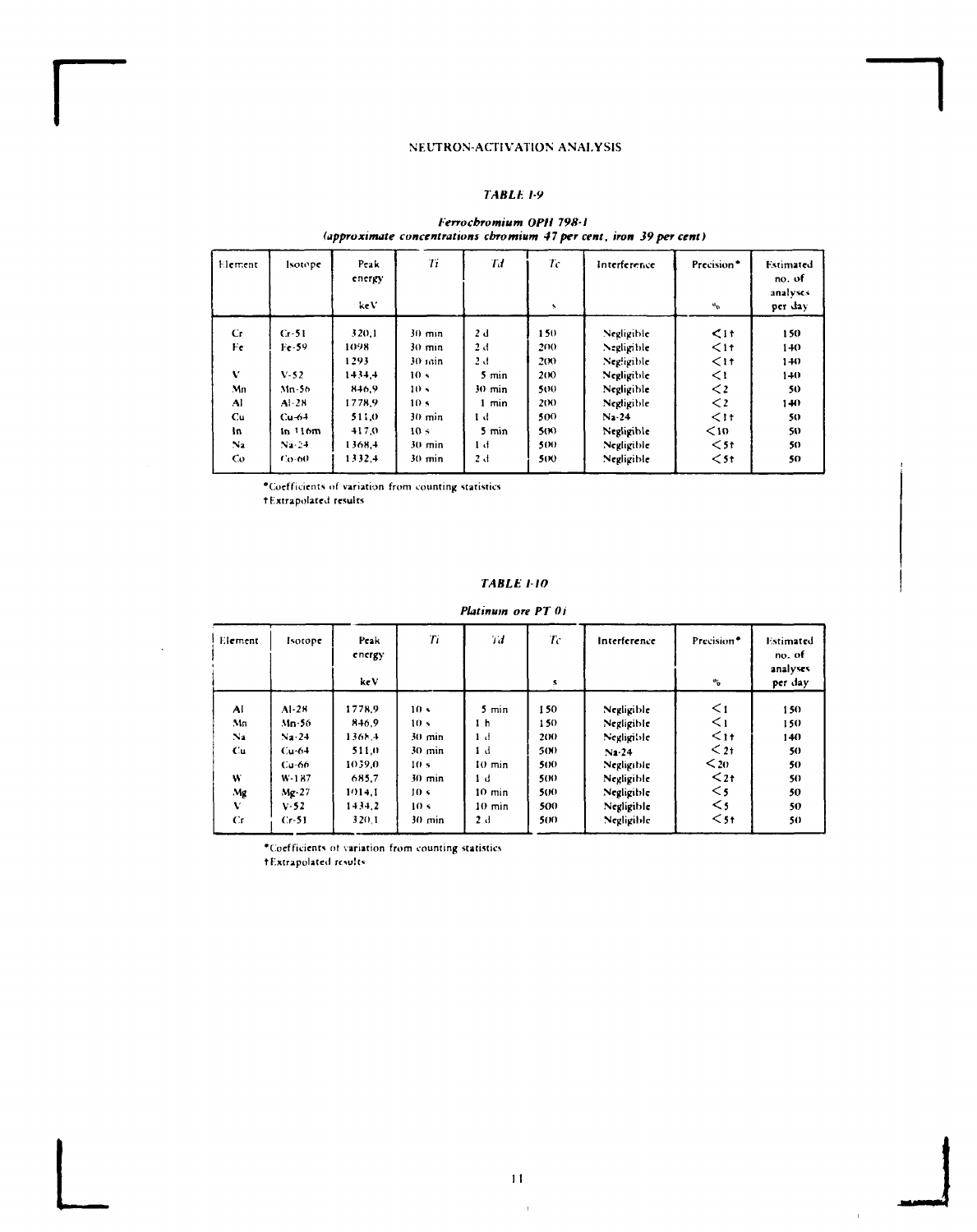## *TABU: ÍII*

*Matte-leacb residue 22/72* 

| Element             | Isotope       | Peak<br>energy<br>keV | Ti<br>s         | Tđ               | Tc<br>${\bf S}$ | Interference | Precision*<br>$\mathbf{u}_\alpha$ | Estimated<br>no. of<br>analyses<br>per day |
|---------------------|---------------|-----------------------|-----------------|------------------|-----------------|--------------|-----------------------------------|--------------------------------------------|
|                     |               |                       |                 |                  |                 |              |                                   |                                            |
| Au                  | Au-197        | 411.8                 | 10              | $30 \text{ min}$ | 200             | Negligible   | $\leq$                            | 140                                        |
| Pd                  | Pd-109        | 188.9                 | 10              | $10 \text{ min}$ | 5(Y)            | Check        | $\leq$                            | 50                                         |
| Pτ                  | Pr-199        | 542.8                 | 10              | $30 \text{ min}$ | 500             | Negligible   | $\leq$ 1                          | 50                                         |
|                     |               | 493.5                 | 10              | $30 \text{ min}$ | 5(1)            | Negligible   | $\lt$ 2                           | 50                                         |
| Rh                  | Rh-104        | 555.8                 | 10              | $1$ min          | 30O             | $As-76$      | $\leq$ 1                          | 50                                         |
| Ru                  | Ru-105        | 469.6                 | 10              | $30 \text{ min}$ | 50O             | $As-76$      | $\leq$ 3                          | 50                                         |
| 1r                  | $Ir-194$      | 328.5                 | 20              | 1 <sub>d</sub>   | 500             | $As-76$      | $\leq$ 2                          | 50                                         |
|                     | $1r-192$      | 316.9                 | 20              | 1 <sub>d</sub>   | 500             | $As-76$      | $\leq$ 1                          | 50                                         |
| $^{()}$             | $Os-185$      | 645.8                 | 20              | 1 <sub>d</sub>   | 500             | Check        | $10$                              | 5(                                         |
| Αg                  | Ag-110        | 658.0                 | 10              | 1 min            | 500             | Check        | $10$                              | 50                                         |
|                     | Ag-108        | 632.9                 | 10              | 1 min            | 200             | Negligible   | $20$                              | 140                                        |
| As                  | $As-76$       | 559.2                 | 20              | 1 <sub>d</sub>   | 500             | Negligible   | $\leq$ 2                          | 50                                         |
| Mn                  | $Mn-56$       | 846.8                 | 10              | $30$ min.        | 500             | Negligible   | $\lt_2$                           | 50                                         |
| N <sub>2</sub>      | $\frac{1}{2}$ | 1368.4                | 20              | 1 <sub>h</sub>   | 500             | Negligible   | $\leq$ 2                          | 50                                         |
| Cu                  | $Cu-64$       | 511.0                 | 20 <sub>2</sub> | t d              | 500             | Negligible   | $\leq$ 1                          | 50                                         |
|                     | $Cu-66$       | 1039.0                | 10              | $10 \text{ min}$ | 500             | Negligible   | $\leq$ 1                          | 50                                         |
| Al<br>$\cdot$       | $AI-2B$       | 1778.9                | 10              | 5 min            | 200             | Negligible   | $\leq$ 5                          | 140                                        |
| W                   | $W-187$       | 685.7                 | 20              | 1 <sub>d</sub>   | 500             | Negligible   | $\leq$ 2                          | 50                                         |
| Se.                 | $Sc-77m$      | 161.9                 | 20              | $1$ min          | 500             | Negligible   | $\leq$ 5                          | 50                                         |
| $\mathbf{N}_1$<br>€ | $Ni-65$       | 1481.7                | 20              | $30 \text{ min}$ | 500             | Negligible   | $10$                              | 50                                         |
| v                   | $V-52$        | 1434.2                | 10              | $10$ min         | 500             | Negligible   | $\leq$                            | 50                                         |
| CI                  | $C1-38$       | 16420                 | 20              | $30 \text{ min}$ | 500             | Negligible   | $10$                              | 50                                         |

•Coefficients . *<sup>f</sup>* variation from counting statistics

## *TABLE 1-12*

*Matte-leach residue (NiS collection) FF 88* 

| Element      | Isotope     | Peak<br>encrgy | $T_{1}$          | Td               | Tc   | Interference | Precision <sup>®</sup> | Estimated<br>no. of |
|--------------|-------------|----------------|------------------|------------------|------|--------------|------------------------|---------------------|
|              |             | ke V           |                  |                  | s    |              | $\mathbf{a}_0$         | analyses<br>per day |
| Au           | $Au-198$    | 411.8          | 10 <sub>s</sub>  | $30 \text{ min}$ | 200  | Negligible   | $\leq_1$               | 140                 |
| Рđ           | Pd-109m     | 188.9          | 20 <sub>5</sub>  | $10 \text{ min}$ | 500  | <b>Check</b> | $\leq_1$               | 50                  |
| Pτ           | Pr-199      | $5 + 2.8$      | 20 <sub>5</sub>  | $30 \text{ min}$ | 500  | Negligible   | $\lt_2$                | 50                  |
|              |             | 493.5          | 20 <sub>5</sub>  | $30 \text{ min}$ | 500  | Negligible   | $\leq$ 3               | 50                  |
|              | Au·199      | 158.4          | $30$ min         | 1 d              | 500  | Negligible   | $< + +$                | 50                  |
| Rh           | Rh-104      | 555.R          | 20<              | 1 min            | 500  | Check As 76  | $\leq$ 1               | 50                  |
| Ru           | Ru-105      | 469.6          | 20 <sub>s</sub>  | $30 \text{ min}$ | 500  | Negligible   | $<$ 5                  | 50                  |
| Ir.          | $1r - 194$  | 328.5          | $30 \text{ min}$ | 1 d              | 50O  | Negligibie   | $3†$                   | 50                  |
|              | $1r-192$    | 316.5          | $30 \text{ min}$ | 1 <sub>1</sub>   | 50O  | Negligible   | $\leq$ 2+              | 50                  |
| Cu           | $Cu-64$     | 511.0          | $30 \text{ min}$ | 1 <sub>1</sub>   | 30O  | Negligible   | $\leq$ 1 t             | 130                 |
| As           | $As-76$     | 559.2          | $30 \text{ min}$ | 1 <sub>d</sub>   | 500  | Negligible   | $\leq$ 3               | 50                  |
| Mn           | $Mn-56$     | 846.9          | 20 <sub>2</sub>  | $30 \text{ min}$ | 500  | Negligible   | $\leq$ 2               | 5()                 |
| Na           | $N_4 - 2.4$ | 1368.4         | $30 \text{ min}$ | 1 <sub>d</sub>   | 200  | Negligible   | $\leq$ 1 t             | 140                 |
| Ni           | $Ni-65$     | 1481.7         | 20 <sub>5</sub>  | $30$ min         | 200  | Negligible   | $\leq$ 1               | 140                 |
| Se           | $Se-77m$    | 161.9          | 10 <sub>s</sub>  | 1 min            | 2(N) | Check        | $\leq 4$               | 140                 |
| AI           | $AI-21$     | 1778.9         | 10 <sub>5</sub>  | $5$ min          | 500  | Negligible   | $10$                   | 50                  |
| $\mathbf{C}$ | CL38        | 1642.0         | 20 <sub>s</sub>  | $30 \text{ min}$ | 500  | Negligible   | $20$                   | 50                  |

'Coefficients of variation from counting statistics

tl-xtrapolated results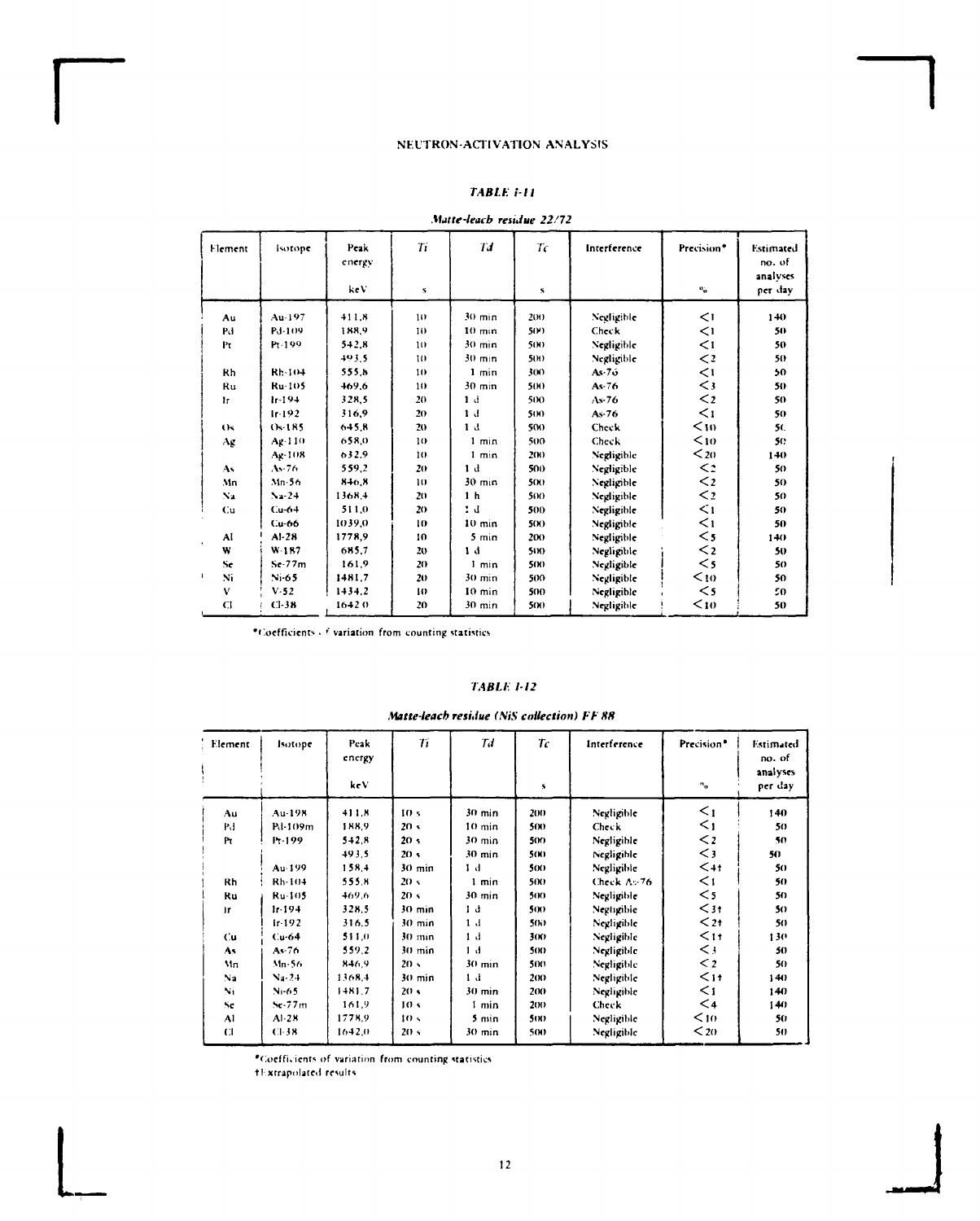## **7 4B/.Í.** *1-13*

#### *Manganese ore 21 '67*

| l Fleinent. | <b>Isotope</b> | Peak<br>energy<br>keV | 77<br>$\lambda$ | Til   | Тc<br>Ń. | Interference | Precision <sup>®</sup><br>$\sigma^0$ | Estimated<br>no. of<br>analyses<br>per dav |
|-------------|----------------|-----------------------|-----------------|-------|----------|--------------|--------------------------------------|--------------------------------------------|
| Mn          | $Mn-56$        | 846.9                 | 10              | 5 min | 130      | Negligible   | $\leq$ 1                             | >150                                       |
| Al          | $Al-28$        | 1778,9                | Ð               | min   | 5(N)     | Negligible   | $\lt$ 2                              | 50                                         |
| $\cdot$     | $V-52$         | $1 + 3 + 4$           | 10              | min   | 5(X)     | Negligible   | $\mathbf{<}$                         | 50.                                        |

•Coefficients of variation from counting statistics

## *TABLE 1-14*

### *Iron ore (Sisben) SS06/C (Approximate concentrations iron 60 to 70 per cent, Ali O) 0,5 to 2 per cent, manganese 0,03 to 0,05 per cent)*

| Element        | Isotope     | Peak<br>energy | Ti               | Td               | Tc   | Interference            | Precision <sup>*</sup> | Estimated<br>no. of<br>analyses |
|----------------|-------------|----------------|------------------|------------------|------|-------------------------|------------------------|---------------------------------|
|                |             | ke V           |                  |                  | 5    |                         | $\mathbf{e}_0$         | per dav                         |
| Fe             | Fe-59       | 1293.6         | $30 \text{ min}$ | 2d               | 5(X) | Negligible              | $\leq_1$               | 50                              |
|                |             | 1099           | 30 min           | 2 d              | 500  | Negligible              | $<$ 2                  | 50                              |
| A)             | $Al-2R$     | 1778.9         | 10 <sub>s</sub>  | 1 min            | 150  | Negligible              | $\leq$                 | 50                              |
| Mn             | $Mn-56$     | 846,9          | 10 <sup>5</sup>  | 1 <sub>h</sub>   | 50O  | Negligible              | $\leq$                 | 50                              |
| N <sub>2</sub> | $Na-24$     | 1368.4         | $30 \text{ min}$ | $1-d$            | 500  | Negligible              | $\leq$ 1               | 50                              |
| V              | $V-52$      | 1434.4         | 10 <sub>s</sub>  | $10 \text{ min}$ | 500  | Negligible              | $\mathord{<}$ 3        | 50                              |
| W              | $W-187$     | 685.7          | $30 \text{ min}$ | 2d               | 500  | Negligible              | $\leq$ 5               | 50                              |
| ĸ              | $K - 2$     | 1524.7         | 30 min           | 1 <sub>d</sub>   | 50O  | Neg' gible              | $\lt$ 5                | 50                              |
| 1.2            | $1.2 - 140$ | 1595.4         | $30 \text{ min}$ | 2 d              | 50O  | Negligible              | $<$ 5                  | 50                              |
| C.u            | $Cu-64$     | 511.0          | $30 \text{ min}$ | 1 d              | 500  | Negligible              | $<$ s                  | 50                              |
| As             | As 76       | 559.2          | 30 min           | 1 <sub>d</sub>   | 500  | Negligible <sup>3</sup> | $\leq_{10}$            | 50                              |
| S <sub>m</sub> | $Sm-153$    | 103.2          | 30 min           | 1 <sub>d</sub>   | 500  | Negligible              | $15$                   | 50                              |
| Tí             | $T - 51$    | 320.0          | 10 <sub>s</sub>  | $10 \text{ min}$ | 500  | Negligible              | $10$                   | 50                              |
| Sr             | Sr.87m      | 388.5          | 20 <sub>5</sub>  | 1 <sub>h</sub>   | 500  | Negligible              | $<$ 15                 | 50                              |
| $\mathbf C$    | $Cl-3R$     | 1642.0         | 20 <sub>s</sub>  | 1h               | 500  | Negligible              | $20$                   | 50                              |

"Coefficients of variation from counting statistics

## **TABLE 115**

## *Pegmatite*

| Element | <b>Isotope</b> | Peak<br>energy<br>keV | Ti              | Tď  | Tc<br>× | Interference | Precision*<br>$^{\circ}$ o | Estimated<br>no. of<br>analyses<br>per day |
|---------|----------------|-----------------------|-----------------|-----|---------|--------------|----------------------------|--------------------------------------------|
| AI      | $Al-28$        | 1778.9                | 10 <sup>5</sup> | min | 150     | Negligible   | $\leq_1$                   | 150                                        |
| Mn      | $Mn-50$        | 846.9                 | 10 <sub>2</sub> | 1 h | 150     | Negligible   | $\leq$ 1                   | 150                                        |
| Na      | $Na-24$        | 1368.4                | 10 <sub>5</sub> | i h | 200     | Negligible   | $\leq$                     | 140                                        |
| w       | $W-1$          | 685.7                 | $30$ min        | 1 J | 500     | Negligible   | $\leq$ 2                   | 50                                         |
| К       | $K-42$         | 1524.7                | 30 min          | 1 d | 500     | Negligible   | $10$                       | 50                                         |

•(Coefficients of variation from counting statistics

**IK./JMK**  20.8.**1** 974